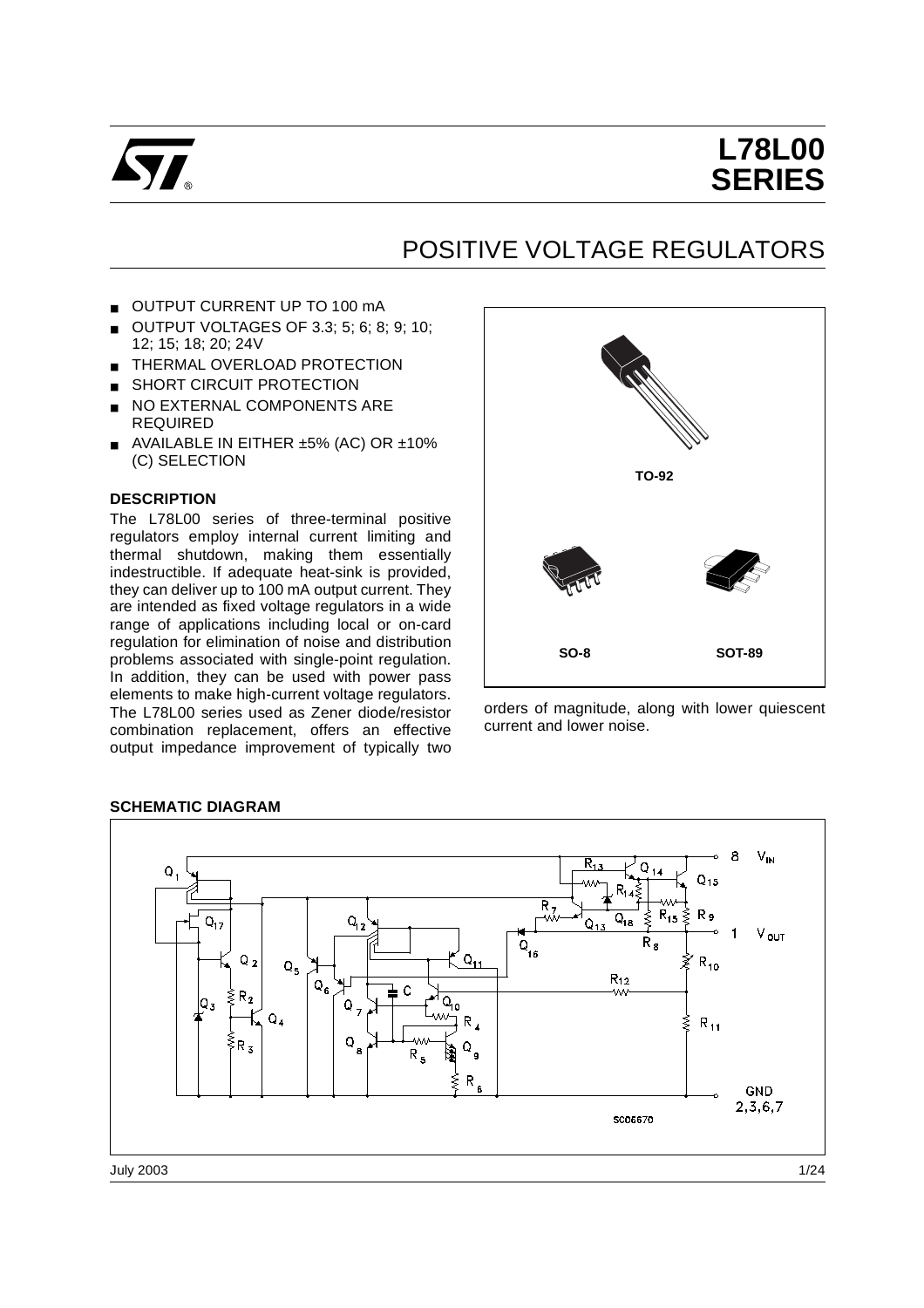# **L78L00 SERIES**

## **ABSOLUTE MAXIMUM RATINGS**

| Symbol            |                                                        | Parameter <sup>2</sup>    | Value                  | Unit |  |
|-------------------|--------------------------------------------------------|---------------------------|------------------------|------|--|
|                   | DC Input Voltage                                       | $V_{\Omega}$ = 3.3 to 9 V | 30                     |      |  |
| $V_{I}$           |                                                        | $V_{\Omega}$ = 12 to 15 V | 35                     | V    |  |
|                   |                                                        | $V_{\Omega}$ = 18 to 24 V | 40                     |      |  |
| Ιo                | <b>Output Current</b>                                  | 100                       | mA                     |      |  |
| $P_{\text{tot}}$  | Power Dissipation                                      |                           | Internally Limited (*) |      |  |
| $T_{\text{stg}}$  | Storage Temperature Range                              |                           | $-40$ to 150           | °C   |  |
| $T_{\mathsf{op}}$ | Operating Junction Temperature   for L78L00C, L78L00AC |                           | 0 to 125               | °C   |  |
|                   | Range                                                  | for L78L00AB              | $-40$ to 125           |      |  |

(\*) Our SO-8 package used for Voltage Regulators is modified internally to have pins 2, 3, 6 and 7 electrically communed to the die attach<br>flag. This particular frame decreases the total thermal resistance of the package a

#### **THERMAL DATA**

| Symbol         | <b>Parameter</b>                    |     | $SO-8$  | TO-92 | <b>SOT-89</b> | Unit                 |
|----------------|-------------------------------------|-----|---------|-------|---------------|----------------------|
| $R_{thi-case}$ | Thermal Resistance Junction-case    | Max | 20      |       | 15            | $\circ$ C/VV<br>اپ   |
| $Rthi-amb$     | Thermal Resistance Junction-ambient | Max | $55(*)$ | 200   |               | $^{\circ}$ C/W<br>اپ |

 $(*)$  Considering 6 cm<sup>2</sup> of copper Board heat-sink

#### **TEST CIRCUITS**



#### **CONNECTION DIAGRAM** (top view)



2/24

*ST*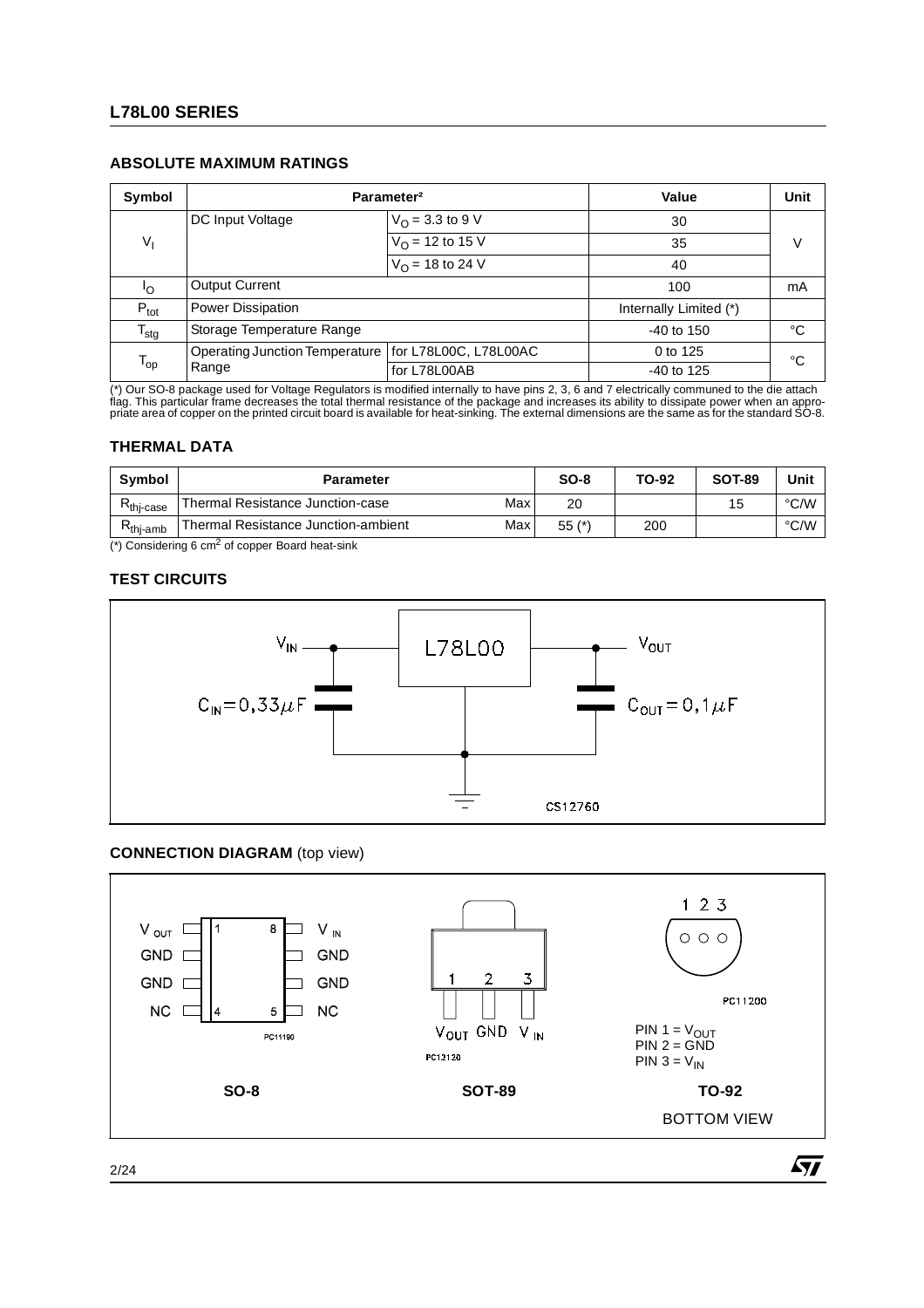## **ORDERING CODES**

| <b>TYPE</b>     | <b>SO-8 (TUBE)*</b> | TO-92 (TUBE)** | SOT-89 (T&R) | <b>OUTPUT VOLTAGE</b> |
|-----------------|---------------------|----------------|--------------|-----------------------|
| L78L33C         | L78L33CD            | L78L33CZ       |              | 3.3V                  |
| L78L33AC        | L78L33ACD           | L78L33ACZ      | L78L33ACUTR  | 3.3V                  |
| L78L33AB        | L78L33ABD           | L78L33ABZ      | L78L33ABUTR  | 3.3V                  |
| L78L05C         | L78L05CD            | L78L05CZ       |              | 5 V                   |
| <b>L78L05AC</b> | L78L05ACD           | L78L05ACZ      | L78L05ACUTR  | 5 V                   |
| L78L05AB        | L78L05ABD           | L78L05ABZ      | L78L05ABUTR  | 5 V                   |
| L78L06C         | L78L06CD            | L78L06CZ       |              | 6V                    |
| <b>L78L06AC</b> | L78L06ACD           | L78L06ACZ      | L78L06ACUTR  | 6V                    |
| L78L06AB        | L78L06ABD           | L78L06ABZ      | L78L06ABUTR  | 6V                    |
| L78L08C         | L78L08CD            | L78L08CZ       |              | 8 V                   |
| <b>L78L08AC</b> | L78L08ACD           | L78L08ACZ      | L78L08ACUTR  | 8 V                   |
| L78L08AB        | L78L08ABD           | L78L08ABZ      | L78L08ABUTR  | 8 V                   |
| L78L09C         | L78L09CD            | L78L09CZ       |              | 9 V                   |
| L78L09AC        | L78L09ACD           | L78L09ACZ      | L78L09ACUTR  | 9 V                   |
| L78L09AB        | L78L09ABD           | L78L09ABZ      | L78L09ABUTR  | 9V                    |
| L78L10C         | L78L10CD            | L78L10CZ       |              | 10 V                  |
| L78L10AC        | L78L10ACD           | L78L10ACZ      | L78L10ACUTR  | 10V                   |
| L78L10AB        | L78L10ABD           | L78L10ABZ      | L78L10ABUTR  | 10 V                  |
| L78L12C         | L78L12CD            | L78L12CZ       |              | 12V                   |
| L78L12AC        | L78L12ACD           | L78L12ACZ      | L78L12ACUTR  | 12 V                  |
| L78L12AB        | L78L12ABD           | L78L12ABZ      | L78L12ABUTR  | 12 V                  |
| L78L15C         | L78L15CD            | L78L15CZ       |              | 15 V                  |
| <b>L78L15AC</b> | L78L15ACD           | L78L15ACZ      | L78L15ACUTR  | 15 V                  |
| L78L15AB        | L78L15ABD           | L78L15ABZ      | L78L15ABUTR  | 15 V                  |
| L78L18C         | L78L18CD            | L78L18CZ       |              | 18 V                  |
| L78L18AC        | L78L18ACD           | L78L18ACZ      | L78L18ACUTR  | 18 V                  |
| L78L18AB        | L78L18ABD           | L78L18ABZ      | L78L18ABUTR  | 18 V                  |
| L78L20C         | L78L20CD            | L78L20CZ       |              | 20 V                  |
| <b>L78L20AC</b> | L78L20ACD           | L78L20ACZ      | L78L20ACUTR  | 20 V                  |
| L78L20AB        | L78L20ABD           | L78L20ABZ      | L78L20ABUTR  | 20 V                  |
| L78L24C         | L78L24CD            | L78L24CZ       |              | 24 V                  |
| L78L24AC        | L78L24ACD           | L78L24ACZ      | L78L24ACUTR  | 24 V                  |
| L78L24AB        | L78L24ABD           | L78L24ABZ      | L78L24ABUTR  | 24 V                  |

(\*) Available in Tape & Reel with the suffix "13TR".

(\*\*) Available in Ammopak with the suffix "-AP" or in Tape & Reel with the suffix "TR".

 $\sqrt{27}$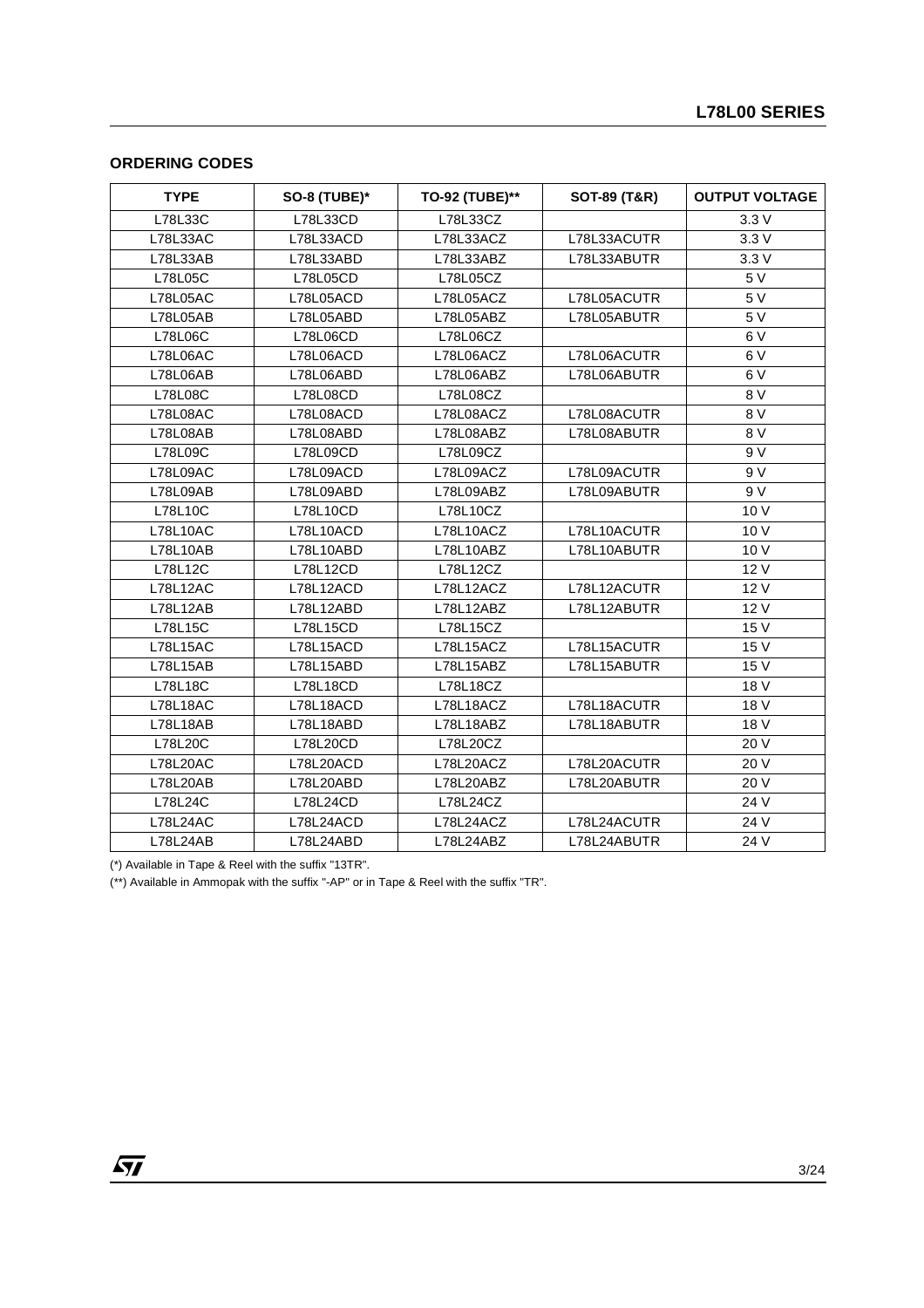| Symbol              | <b>Parameter</b>         | <b>Test Conditions</b>                               | Min.  | Typ. | Max.  | <b>Unit</b> |
|---------------------|--------------------------|------------------------------------------------------|-------|------|-------|-------------|
| $V_{\rm O}$         | Output Voltage           | $T_J = 25^{\circ}C$                                  | 3.036 | 3.3  | 3.564 | $\vee$      |
| $V_{\rm O}$         | Output Voltage           | $I_{\odot}$ = 1 to 40 mA<br>$V_1 = 5.3$ to 20 V      | 2.97  |      | 3.63  | $\vee$      |
|                     |                          | $V_1 = 8.3 V$<br>$I_{\Omega}$ = 1 to 70 mA           | 2.97  |      | 3.63  |             |
| $\Delta V_{\rm O}$  | Line Regulation          | $V_1 = 5.3$ to 20 V<br>$T_J = 25^{\circ}C$           |       |      | 150   | mV          |
|                     |                          | $V_1 = 6.3$ to 20 V<br>$T_{\rm J} = 25^{\circ}$ C    |       |      | 100   |             |
| $\Delta V_{\Omega}$ | Load Regulation          | $I_{\Omega}$ = 1 to 100 mA<br>$T_{J} = 25^{\circ}C$  |       |      | 60    | mV          |
|                     |                          | $T_1 = 25^{\circ}C$<br>$I_{\Omega}$ = 1 to 40 mA     |       |      | 30    |             |
| $I_{\rm d}$         | Quiescent Current        | $T_{\rm J} = 25^{\circ}$ C                           |       |      | 6     | mA          |
|                     |                          | $T_{J} = 125^{\circ}C$                               |       |      | 5.5   | mA          |
| $\Delta I_d$        | Quiescent Current Change | $I_{\Omega}$ = 1 to 40 mA                            |       |      | 0.2   | mA          |
|                     |                          | $V_1 = 6.3$ to 20 V                                  |       |      | 1.5   |             |
| еN                  | Output Noise Voltage     | $T_{\text{J}} = 25^{\circ}C$<br>$B = 10Hz$ to 100KHz |       | 40   |       | μV          |
| <b>SVR</b>          | Supply Voltage Rejection | $V_1 = 6.3$ to 16.3 V f = 120Hz                      | 41    | 49   |       | dB          |
|                     |                          | $I_{\Omega} = 40 \text{ mA}$<br>$T_J = 25^{\circ}C$  |       |      |       |             |
| $V_{d}$             | Dropout Voltage          |                                                      |       | 1.7  |       | V           |

**ELECTRICAL CHARACTERISTICS OF L78L33C** (refer to the test circuits,  $T_J = 0$  to 125°C,  $V_I = 8.3V$ ,  $I<sub>O</sub> = 40$  mA,  $C<sub>I</sub> = 0.33$  µF,  $C<sub>O</sub> = 0.1$  µF unless otherwise specified)

**ELECTRICAL CHARACTERISTICS OF L78L05C** (refer to the test circuits, T<sub>J</sub> = 0 to 125°C, V<sub>I</sub> = 10V,  $I_{\rm O}$  = 40 mA, C<sub>I</sub> = 0.33 µF, C<sub>O</sub> = 0.1 µF unless otherwise specified).

| Symbol              | <b>Parameter</b>         | <b>Test Conditions</b>                                    | Min. | Typ. | Max. | <b>Unit</b> |
|---------------------|--------------------------|-----------------------------------------------------------|------|------|------|-------------|
| $V_{\rm O}$         | Output Voltage           | $T_{\rm J} = 25^{\circ}$ C                                | 4.6  | 5    | 5.4  | $\vee$      |
| $V_{\rm O}$         | Output Voltage           | $I_{\text{O}} = 1$ to 40 mA<br>$V_1 = 7$ to 20 V          | 4.5  |      | 5.5  | $\vee$      |
|                     |                          | $V_1 = 10 V$<br>$I_{\Omega}$ = 1 to 70 mA                 | 4.5  |      | 5.5  |             |
| $\Delta V_{\rm O}$  | Line Regulation          | $V_1 = 8.5$ to 20 V<br>$T_{\rm J} = 25^{\circ}$ C         |      |      | 200  | mV          |
|                     |                          | $V_1 = 9$ to 20 V<br>$T_1 = 25^{\circ}C$                  |      |      | 150  |             |
| $\Delta V_{\Omega}$ | Load Regulation          | $I_{\Omega}$ = 1 to 100 mA<br>$T_1 = 25^{\circ}C$         |      |      | 60   | mV          |
|                     |                          | $T_{\rm J} = 25^{\circ}$ C<br>$I_{\Omega}$ = 1 to 40 mA   |      |      | 30   |             |
| $I_{d}$             | Quiescent Current        | $T_{\rm J} = 25^{\circ}$ C                                |      |      | 6    | mA          |
|                     |                          | $T_{\rm J} = 125^{\circ}C$                                |      |      | 5.5  | mA          |
| $\Delta I_d$        | Quiescent Current Change | $I_{\Omega}$ = 1 to 40 mA                                 |      |      | 0.2  | mA          |
|                     |                          | $V_1 = 8$ to 20 V                                         |      |      | 1.5  |             |
| eN                  | Output Noise Voltage     | $T_{\text{J}} = 25^{\circ}C$<br>$B = 10Hz$ to 100KHz      |      | 40   |      | $\mu V$     |
| <b>SVR</b>          | Supply Voltage Rejection | $V_1 = 9$ to 20 V $f = 120$ Hz                            | 40   | 49   |      | dB          |
|                     |                          | $I_{\Omega} = 40 \text{ mA}$<br>$T_{\rm J} = 25^{\circ}C$ |      |      |      |             |
| $V_{\rm d}$         | Dropout Voltage          |                                                           |      | 1.7  |      | V           |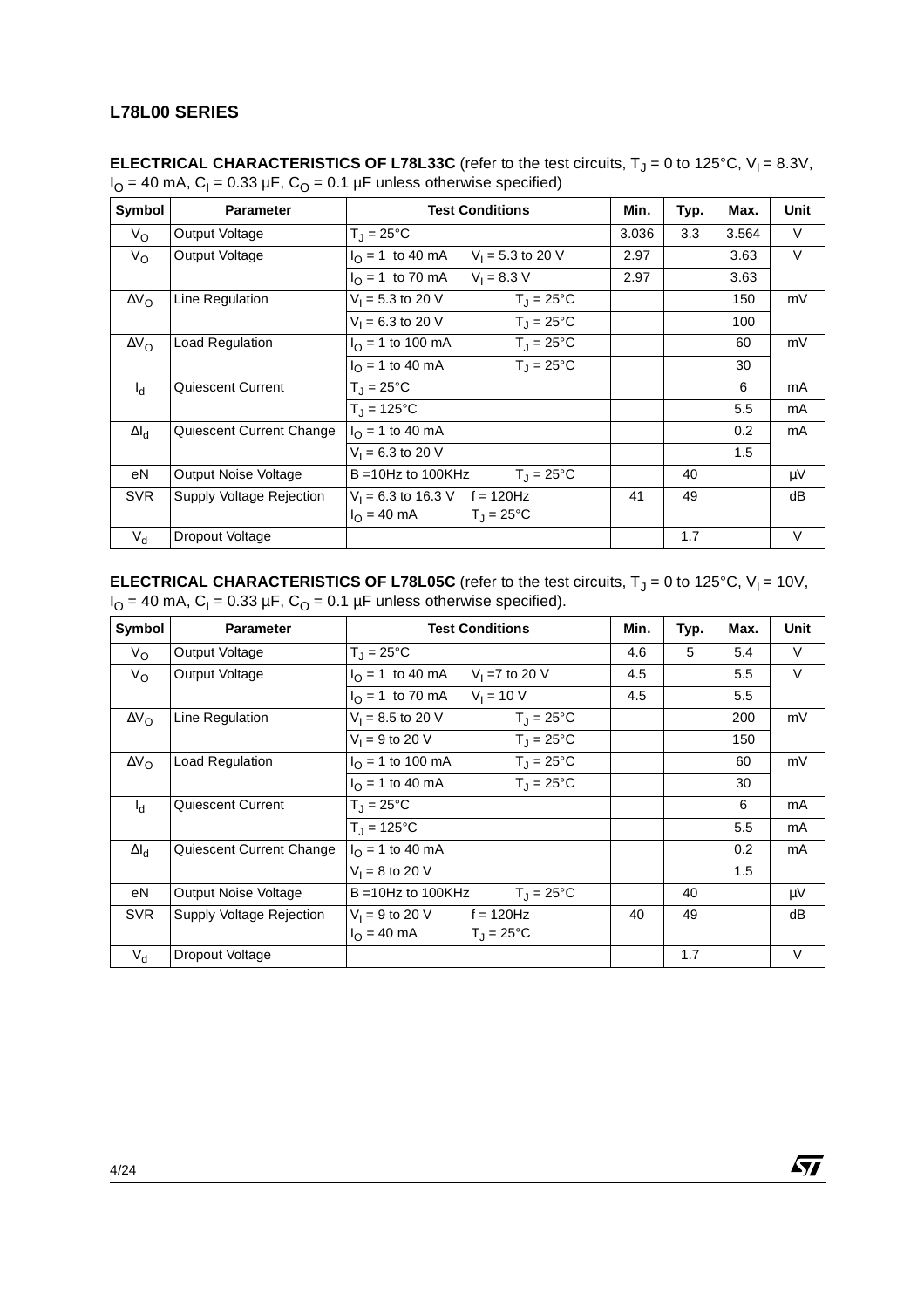| Symbol              | <b>Parameter</b>         | <b>Test Conditions</b>                                  | Min. | Typ. | Max. | <b>Unit</b> |
|---------------------|--------------------------|---------------------------------------------------------|------|------|------|-------------|
| $V_{\rm O}$         | Output Voltage           | $T_{\rm J} = 25^{\circ}$ C                              | 5.52 | 6    | 6.48 | $\vee$      |
| $V_{\rm O}$         | Output Voltage           | $I_{\Omega}$ = 1 to 40 mA<br>$V_1 = 8.5$ to 20 V        | 5.4  |      | 6.6  | $\vee$      |
|                     |                          | $V_1 = 12 V$<br>$I_{\Omega}$ = 1 to 70 mA               | 5.4  |      | 6.6  |             |
| $\Delta V_{\rm O}$  | Line Regulation          | $V_1 = 8.5$ to 20 V<br>$T_{\rm J} = 25^{\circ}$ C       |      |      | 200  | mV          |
|                     |                          | $V_1 = 9$ to 20 V<br>$T_{\rm J} = 25^{\circ}$ C         |      |      | 150  |             |
| $\Delta V_{\rm O}$  | Load Regulation          | $I_{\Omega}$ = 1 to 100 mA<br>$T_{\rm J} = 25^{\circ}C$ |      |      | 60   | mV          |
|                     |                          | $T_{\rm J} = 25^{\circ}$ C<br>$I_{\Omega}$ = 1 to 40 mA |      |      | 30   |             |
| $I_d$               | <b>Quiescent Current</b> | $T_{\rm J} = 25^{\circ}$ C                              |      |      | 6    | mA          |
|                     |                          | $T_1 = 125^{\circ}C$                                    |      |      | 5.5  | mA          |
| $\Delta I_{\rm cl}$ | Quiescent Current Change | $I_{\Omega}$ = 1 to 40 mA                               |      |      | 0.2  | mA          |
|                     |                          | $V_1 = 8$ to 20 V                                       |      |      | 1.5  |             |
| eN                  | Output Noise Voltage     | $B = 10Hz$ to 100KHz<br>$T_{\rm J} = 25^{\circ}$ C      |      | 50   |      | μV          |
| <b>SVR</b>          | Supply Voltage Rejection | $V_1 = 9$ to 20 V f = 120Hz                             | 38   | 46   |      | dB          |
|                     |                          | $I_{\Omega} = 40 \text{ mA}$<br>$T_J = 25^{\circ}C$     |      |      |      |             |
| $V_{d}$             | Dropout Voltage          |                                                         |      | 1.7  |      | V           |

**ELECTRICAL CHARACTERISTICS OF L78L06C** (refer to the test circuits,  $T_J = 0$  to 125°C,  $V_I = 12V$ ,  $I<sub>O</sub> = 40$  mA,  $C<sub>1</sub> = 0.33$  µF,  $C<sub>O</sub> = 0.1$  µF unless otherwise specified).

**ELECTRICAL CHARACTERISTICS OF L78L08C** (refer to the test circuits,  $T_J = 0$  to 125°C,  $V_I = 14V$ ,  $I<sub>O</sub> = 40$  mA,  $C<sub>I</sub> = 0.33$  µF,  $C<sub>O</sub> = 0.1$  µF unless otherwise specified).

| Symbol              | <b>Parameter</b>            | <b>Test Conditions</b>                                   | Min. | Typ. | Max. | <b>Unit</b> |
|---------------------|-----------------------------|----------------------------------------------------------|------|------|------|-------------|
| $V_{\rm O}$         | Output Voltage              | $T_{\rm J} = 25^{\circ}$ C                               | 7.36 | 8    | 8.64 | $\vee$      |
| $V_{\rm O}$         | Output Voltage              | $I_{\text{O}} = 1$ to 40 mA<br>$V_1$ = 10.5 to 23 V      | 7.2  |      | 8.8  | $\vee$      |
|                     |                             | $V_1 = 14 V$<br>$I_{\Omega}$ = 1 to 70 mA                | 7.2  |      | 8.8  |             |
| $\Delta V_{\rm O}$  | Line Regulation             | $V_1$ = 10.5 to 23 V<br>$T_{\rm J} = 25^{\circ}$ C       |      |      | 200  | mV          |
|                     |                             | $V_1 = 11$ to 23 V<br>$T_{\rm J} = 25^{\circ}$ C         |      |      | 150  |             |
| $\Delta V_{\Omega}$ | <b>Load Regulation</b>      | $T_{\rm J} = 25^{\circ}$ C<br>$I_{\Omega}$ = 1 to 100 mA |      |      | 80   | mV          |
|                     |                             | $T_{\rm J} = 25^{\circ}$ C<br>$I_{\Omega}$ = 1 to 40 mA  |      |      | 40   |             |
| $I_{d}$             | <b>Quiescent Current</b>    | $T_J = 25^{\circ}C$                                      |      |      | 6    | mA          |
|                     |                             | $T_{J} = 125^{\circ}C$                                   |      |      | 5.5  | mA          |
| $\Delta I_{\rm d}$  | Quiescent Current Change    | $I_{\Omega}$ = 1 to 40 mA                                |      |      | 0.2  | mA          |
|                     |                             | $V_1 = 11$ to 23 V                                       |      |      | 1.5  |             |
| eN                  | <b>Output Noise Voltage</b> | $T_{\rm J} = 25^{\circ}$ C<br>$B = 10Hz$ to 100KHz       |      | 60   |      | μV          |
| <b>SVR</b>          | Supply Voltage Rejection    | $V_1 = 12$ to 23 V f = 120Hz                             | 36   | 45   |      | dB          |
|                     |                             | $I_{\Omega} = 40 \text{ mA}$<br>$T_{\rm d}$ = 25°C       |      |      |      |             |
| $V_{d}$             | Dropout Voltage             |                                                          |      | 1.7  |      | $\vee$      |

 $\sqrt{M}$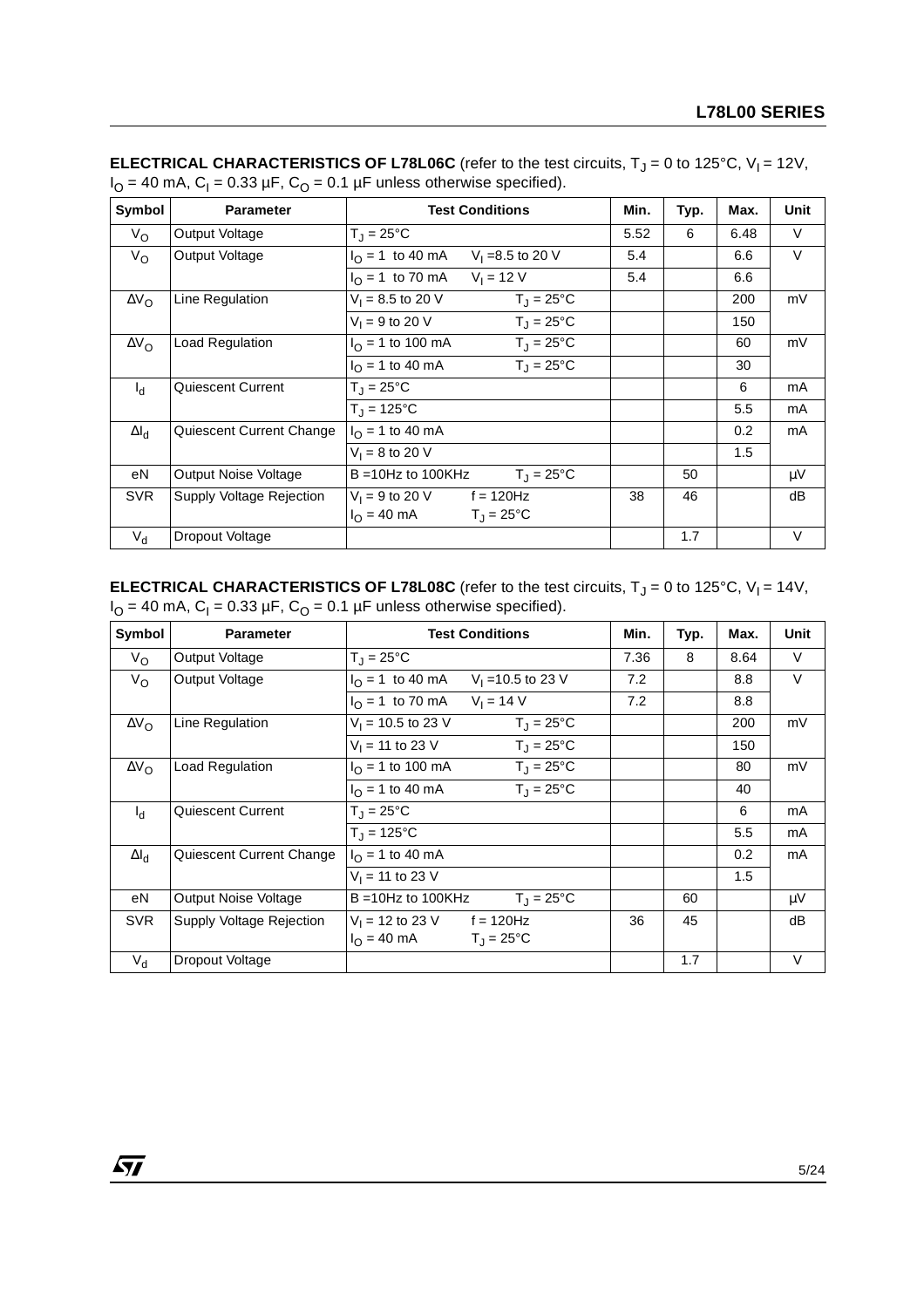| Symbol              | <b>Parameter</b>         | <b>Test Conditions</b>                              | Min. | Typ. | Max. | <b>Unit</b> |
|---------------------|--------------------------|-----------------------------------------------------|------|------|------|-------------|
| $V_{\rm O}$         | Output Voltage           | $T_J = 25^{\circ}C$                                 | 8.28 | 9    | 9.72 | $\vee$      |
| $V_{\rm O}$         | Output Voltage           | $I_{\Omega} = 1$ to 40 mA<br>$V_1$ = 11.5 to 23 V   | 8.1  |      | 9.9  | $\vee$      |
|                     |                          | $V_1 = 15 V$<br>$I_{\Omega}$ = 1 to 70 mA           | 8.1  |      | 9.9  |             |
| $\Delta V_{\rm O}$  | Line Regulation          | $V_1 = 11.5$ to 23 V<br>$T_J = 25^{\circ}C$         |      |      | 250  | mV          |
|                     |                          | $V_1 = 12$ to 23 V<br>$T_{\rm J} = 25^{\circ}$ C    |      |      | 200  |             |
| $\Delta V_{\Omega}$ | Load Regulation          | $T_1 = 25^{\circ}C$<br>$I_{\Omega}$ = 1 to 100 mA   |      |      | 80   | mV          |
|                     |                          | $T_1 = 25^{\circ}C$<br>$I_{\Omega}$ = 1 to 40 mA    |      |      | 40   |             |
| $I_{\rm d}$         | Quiescent Current        | $T_{\rm J} = 25^{\circ}$ C                          |      |      | 6    | mA          |
|                     |                          | $T_{J} = 125^{\circ}C$                              |      |      | 5.5  | mA          |
| $\Delta I_d$        | Quiescent Current Change | $I_{\Omega}$ = 1 to 40 mA                           |      |      | 0.2  | mA          |
|                     |                          | $V_1 = 12$ to 23 V                                  |      |      | 1.5  |             |
| eN                  | Output Noise Voltage     | $T_{\rm J} = 25^{\circ}$ C<br>$B = 10Hz$ to 100KHz  |      | 70   |      | μV          |
| <b>SVR</b>          | Supply Voltage Rejection | $V_1 = 12$ to 23 V f = 120Hz                        | 36   | 44   |      | dB          |
|                     |                          | $I_{\Omega} = 40 \text{ mA}$<br>$T_J = 25^{\circ}C$ |      |      |      |             |
| $V_{d}$             | Dropout Voltage          |                                                     |      | 1.7  |      | V           |

**ELECTRICAL CHARACTERISTICS OF L78L09C** (refer to the test circuits,  $T_J = 0$  to 125°C,  $V_I = 15V$ ,  $I<sub>O</sub> = 40$  mA,  $C<sub>1</sub> = 0.33$  µF,  $C<sub>O</sub> = 0.1$  µF unless otherwise specified).

**ELECTRICAL CHARACTERISTICS OF L78L10C** (refer to the test circuits, T<sub>J</sub> = 0 to 125°C, V<sub>I</sub> = 16V,  $I_{\rm O}$  = 40 mA, C<sub>I</sub> = 0.33 µF, C<sub>O</sub> = 0.1 µF unless otherwise specified).

| Symbol             | <b>Parameter</b>         | <b>Test Conditions</b>                                    | Min. | Typ. | Max. | <b>Unit</b> |
|--------------------|--------------------------|-----------------------------------------------------------|------|------|------|-------------|
| $V_{\rm O}$        | Output Voltage           | $T_{\rm J} = 25^{\circ}$ C                                | 9.2  | 10   | 10.8 | $\vee$      |
| $V_{\rm O}$        | Output Voltage           | $I_{\text{O}} = 1$ to 40 mA<br>$V_1 = 12.5$ to 23 V       | 9    |      | 11   | $\vee$      |
|                    |                          | $V_1 = 16 V$<br>$I_{\Omega}$ = 1 to 70 mA                 | 9    |      | 11   |             |
| $\Delta V_{\rm O}$ | Line Regulation          | $V_1 = 12.5$ to 23 V<br>$T_J = 25^{\circ}C$               |      |      | 230  | mV          |
|                    |                          | $T_{\rm J} = 25^{\circ}$ C<br>$V_1$ = 13 to 23 V          |      |      | 170  |             |
| $\Delta V_{\rm O}$ | Load Regulation          | $I_{\Omega}$ = 1 to 100 mA<br>$T_{\rm J} = 25^{\circ}$ C  |      |      | 80   | mV          |
|                    |                          | $T_{\rm J} = 25^{\circ}$ C<br>$I_{\Omega}$ = 1 to 40 mA   |      |      | 40   |             |
| $I_{\rm d}$        | <b>Quiescent Current</b> | $T_{\rm J} = 25^{\circ}$ C                                |      |      | 6    | mA          |
|                    |                          | $T_{\rm J} = 125^{\circ}C$                                |      |      | 5.5  | mA          |
| $\Delta I_d$       | Quiescent Current Change | $I_{\Omega}$ = 1 to 40 mA                                 |      |      | 0.1  | mA          |
|                    |                          | $V_1 = 13$ to 23 V                                        |      |      | 1.5  |             |
| eN                 | Output Noise Voltage     | $T_{\text{J}} = 25^{\circ}C$<br>$B = 10Hz$ to 100KHz      |      | 60   |      | $\mu V$     |
| <b>SVR</b>         | Supply Voltage Rejection | $V_1 = 14$ to 23 V f = 120Hz                              | 37   | 45   |      | dB          |
|                    |                          | $I_{\Omega} = 40 \text{ mA}$<br>$T_{\rm J} = 25^{\circ}C$ |      |      |      |             |
| $V_{d}$            | Dropout Voltage          |                                                           |      | 1.7  |      | $\vee$      |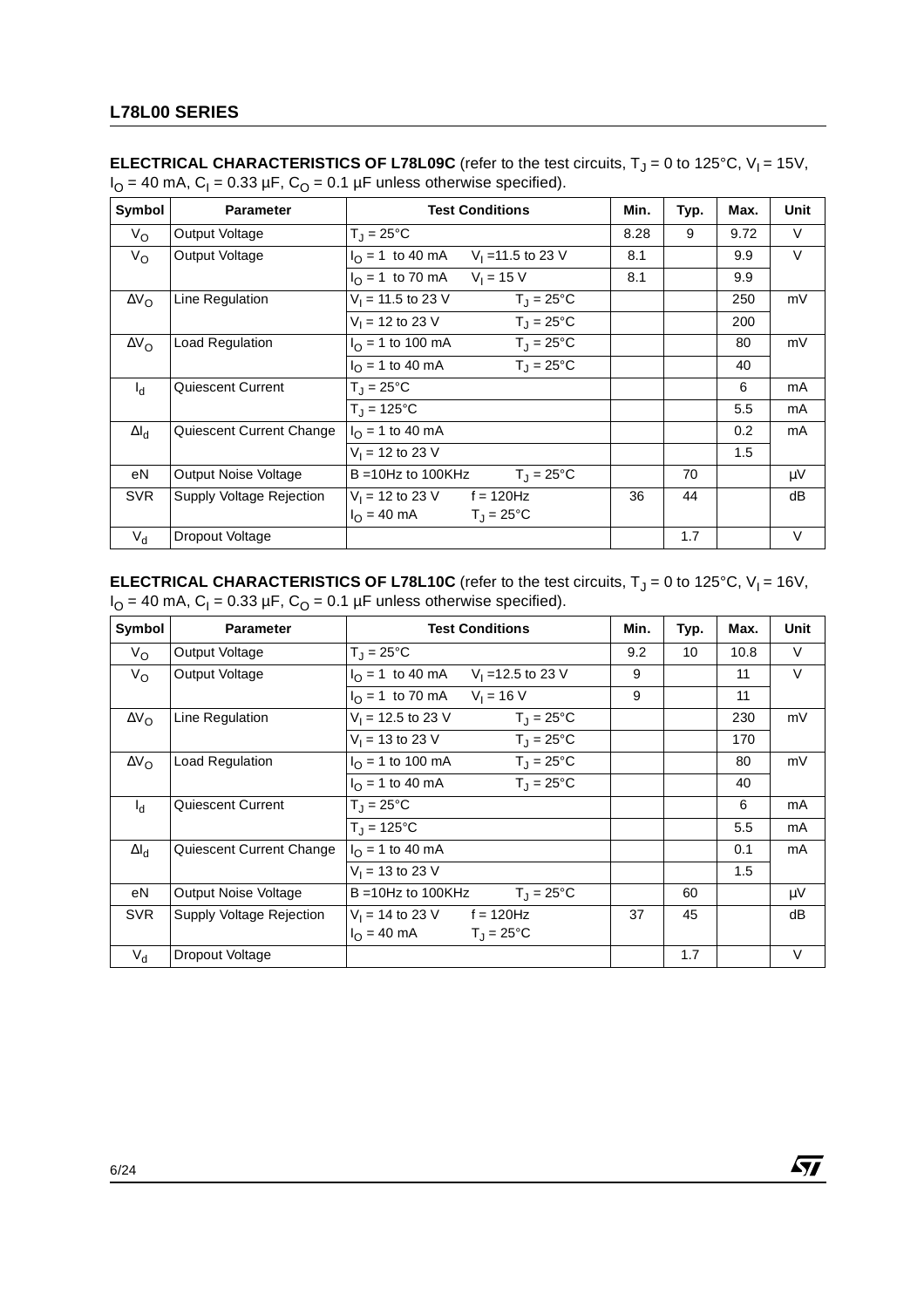| Symbol              | <b>Parameter</b>         | <b>Test Conditions</b>                                  | Min. | Typ. | Max. | <b>Unit</b> |
|---------------------|--------------------------|---------------------------------------------------------|------|------|------|-------------|
| $V_{\rm O}$         | Output Voltage           | $T_{\rm J} = 25^{\circ}$ C                              | 11.1 | 12   | 12.9 | V           |
| $V_{\rm O}$         | Output Voltage           | $I_{\Omega}$ = 1 to 40 mA<br>$V_1 = 14.5$ to 27 V       | 10.8 |      | 13.2 | V           |
|                     |                          | $V_1 = 19 V$<br>$I_{\Omega}$ = 1 to 70 mA               | 10.8 |      | 13.2 |             |
| $\Delta V_{\rm O}$  | Line Regulation          | $V_1 = 14.5$ to 27 V<br>$T_{\rm J} = 25^{\circ}$ C      |      |      | 250  | mV          |
|                     |                          | $V_1 = 16$ to 27 V<br>$T_{\rm J} = 25^{\circ}$ C        |      |      | 200  |             |
| $\Delta V_{\rm O}$  | Load Regulation          | $I_{\Omega}$ = 1 to 100 mA<br>$T_{\rm J} = 25^{\circ}C$ |      |      | 100  | mV          |
|                     |                          | $T_{\rm J} = 25^{\circ}$ C<br>$I_{\Omega}$ = 1 to 40 mA |      |      | 50   |             |
| $I_d$               | <b>Quiescent Current</b> | $T_{\rm J} = 25^{\circ}$ C                              |      |      | 6.5  | mA          |
|                     |                          | $T_1 = 125^{\circ}C$                                    |      |      | 6    | mA          |
| $\Delta I_{\rm cl}$ | Quiescent Current Change | $I_{\Omega}$ = 1 to 40 mA                               |      |      | 0.2  | mA          |
|                     |                          | $V_1 = 16$ to 27 V                                      |      |      | 1.5  |             |
| eN                  | Output Noise Voltage     | $B = 10Hz$ to 100KHz<br>$T_{\rm J} = 25^{\circ}$ C      |      | 80   |      | μV          |
| <b>SVR</b>          | Supply Voltage Rejection | $V_1 = 15$ to 25 V f = 120Hz                            | 36   | 42   |      | dB          |
|                     |                          | $I_{\Omega} = 40 \text{ mA}$<br>$T_J = 25^{\circ}C$     |      |      |      |             |
| $V_{d}$             | Dropout Voltage          |                                                         |      | 1.7  |      | V           |

**ELECTRICAL CHARACTERISTICS OF L78L12C** (refer to the test circuits,  $T_J = 0$  to 125°C,  $V_I = 19V$ ,  $I<sub>O</sub> = 40$  mA,  $C<sub>1</sub> = 0.33$  µF,  $C<sub>O</sub> = 0.1$  µF unless otherwise specified).

**ELECTRICAL CHARACTERISTICS OF L78L15C** (refer to the test circuits, T<sub>J</sub> = 0 to 125°C, V<sub>I</sub> = 23V,  $I_{\rm O}$  = 40 mA, C<sub>I</sub> = 0.33 µF, C<sub>O</sub> = 0.1 µF unless otherwise specified).

| Symbol              | <b>Parameter</b>            | <b>Test Conditions</b>                                  | Min. | Typ. | Max. | <b>Unit</b> |
|---------------------|-----------------------------|---------------------------------------------------------|------|------|------|-------------|
| $V_{\rm O}$         | Output Voltage              | $T_{\rm J} = 25^{\circ}$ C                              | 13.8 | 15   | 16.2 | $\vee$      |
| $V_{\rm O}$         | Output Voltage              | $I_{\text{O}} = 1$ to 40 mA<br>$V_1 = 17.5$ to 30 V     | 13.5 |      | 16.5 | $\vee$      |
|                     |                             | $V_1 = 23 V$<br>$I_{\Omega}$ = 1 to 70 mA               | 13.5 |      | 16.5 |             |
| $\Delta V_{\rm O}$  | Line Regulation             | $V_1$ = 17.5 to 30 V<br>$T_J = 25^{\circ}C$             |      |      | 300  | mV          |
|                     |                             | $V_1 = 20$ to 30 V<br>$T_{\rm J} = 25^{\circ}$ C        |      |      | 250  |             |
| $\Delta V_{\Omega}$ | Load Regulation             | $T_1 = 25^{\circ}C$<br>$I_{\Omega}$ = 1 to 100 mA       |      |      | 150  | mV          |
|                     |                             | $T_{\rm J} = 25^{\circ}$ C<br>$I_{\Omega}$ = 1 to 40 mA |      |      | 75   |             |
| $I_{d}$             | <b>Quiescent Current</b>    | $T_{\rm J} = 25^{\circ}$ C                              |      |      | 6.5  | mA          |
|                     |                             | $T_{\rm J} = 125^{\circ}C$                              |      |      | 6    | mA          |
| $\Delta I_d$        | Quiescent Current Change    | $I_{\Omega}$ = 1 to 40 mA                               |      |      | 0.2  | mA          |
|                     |                             | $V_1 = 20$ to 30 V                                      |      |      | 1.5  |             |
| eN                  | <b>Output Noise Voltage</b> | $T_{\text{J}} = 25^{\circ}C$<br>$B = 10Hz$ to 100KHz    |      | 90   |      | μV          |
| <b>SVR</b>          | Supply Voltage Rejection    | $V_1$ = 18.5 to 28.5 V f = 120Hz                        | 33   | 39   |      | dB          |
|                     |                             | $I_{\Omega} = 40 \text{ mA}$<br>$T_1 = 25^{\circ}C$     |      |      |      |             |
| $V_{d}$             | Dropout Voltage             |                                                         |      | 1.7  |      | $\vee$      |

 $\sqrt{M}$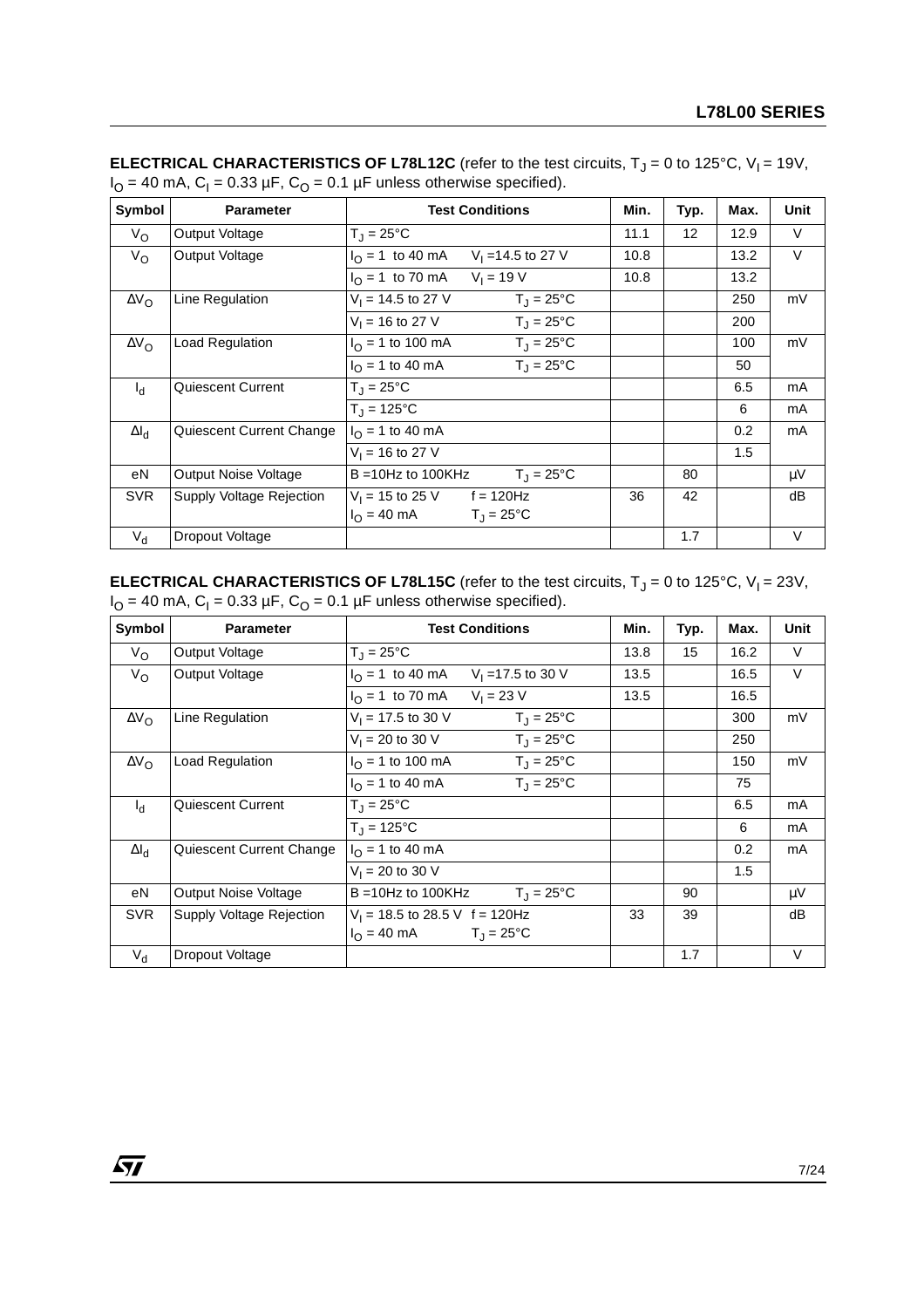| Symbol             | <b>Parameter</b>         | <b>Test Conditions</b>                                    | Min. | Typ. | Max. | <b>Unit</b> |
|--------------------|--------------------------|-----------------------------------------------------------|------|------|------|-------------|
| $V_{\rm O}$        | Output Voltage           | $T_J = 25^{\circ}C$                                       | 16.6 | 18   | 19.4 | $\vee$      |
| $V_{\rm O}$        | Output Voltage           | $I_{\Omega}$ = 1 to 40 mA<br>$V_1 = 22$ to 33 V           | 16.2 |      | 19.8 | $\vee$      |
|                    |                          | $V_1 = 27 V$<br>$I_{\Omega}$ = 1 to 70 mA                 | 16.2 |      | 19.8 |             |
| $\Delta V_{\rm O}$ | Line Regulation          | $V_1 = 22$ to 33 V<br>$T_J = 25^{\circ}C$                 |      |      | 320  | mV          |
|                    |                          | $V_1 = 22$ to 33 V<br>$T_{\rm J} = 25^{\circ}$ C          |      |      | 270  |             |
| $\Delta V_{\rm O}$ | Load Regulation          | $T_1 = 25^{\circ}C$<br>$I_{\odot}$ = 1 to 100 mA          |      |      | 170  | mV          |
|                    |                          | $T_{\text{J}} = 25^{\circ}C$<br>$I_{\Omega}$ = 1 to 40 mA |      |      | 85   |             |
| $I_d$              | Quiescent Current        | $T_{\rm J} = 25^{\circ}$ C                                |      |      | 6.5  | mA          |
|                    |                          | $T_{J} = 125^{\circ}C$                                    |      |      | 6    | mA          |
| $\Delta I_d$       | Quiescent Current Change | $I_{\Omega}$ = 1 to 40 mA                                 |      |      | 0.2  | mA          |
|                    |                          | $V_1 = 23$ to 33 V                                        |      |      | 1.5  |             |
| еN                 | Output Noise Voltage     | $T_{\text{J}} = 25^{\circ}C$<br>$B = 10Hz$ to 100KHz      |      | 120  |      | μV          |
| <b>SVR</b>         | Supply Voltage Rejection | $V_1 = 23$ to 33 V f = 120Hz                              | 32   | 38   |      | dB          |
|                    |                          | $I_{\Omega} = 40 \text{ mA}$<br>$T_J = 25^{\circ}C$       |      |      |      |             |
| $V_{\rm d}$        | Dropout Voltage          |                                                           |      | 1.7  |      | V           |

**ELECTRICAL CHARACTERISTICS OF L78L18C** (refer to the test circuits,  $T_J = 0$  to 125°C,  $V_I = 27V$ ,  $I<sub>O</sub> = 40$  mA,  $C<sub>1</sub> = 0.33$  µF,  $C<sub>O</sub> = 0.1$  µF unless otherwise specified).

**ELECTRICAL CHARACTERISTICS OF L78L20C** (refer to the test circuits, T<sub>J</sub> = 0 to 125°C, V<sub>I</sub> = 29V,  $I_{\rm O}$  = 40 mA, C<sub>I</sub> = 0.33 µF, C<sub>O</sub> = 0.1 µF unless otherwise specified)

| Symbol             | <b>Parameter</b>         | <b>Test Conditions</b>                                    | Min. | Typ. | Max. | <b>Unit</b> |
|--------------------|--------------------------|-----------------------------------------------------------|------|------|------|-------------|
| $V_{\rm O}$        | Output Voltage           | $T_{\rm J} = 25^{\circ}$ C                                | 18.4 | 20   | 21.6 | $\vee$      |
| $V_{\rm O}$        | Output Voltage           | $I_{\rm O} = 1$ to 40 mA<br>$V_1 = 24$ to 33 V            | 18   |      | 22   | $\vee$      |
|                    |                          | $V_1 = 29 V$<br>$I_{\Omega}$ = 1 to 70 mA                 | 18   |      | 22   |             |
| $\Delta V_{\rm O}$ | Line Regulation          | $V_1 = 22.5$ to 34 V<br>$T_J = 25^{\circ}C$               |      |      | 330  | mV          |
|                    |                          | $T_{\rm J} = 25^{\circ}$ C<br>$V_1 = 24$ to 34 V          |      |      | 280  |             |
| $\Delta V_{\rm O}$ | Load Regulation          | $I_{\Omega}$ = 1 to 100 mA<br>$T_{\rm J} = 25^{\circ}$ C  |      |      | 180  | mV          |
|                    |                          | $T_{\rm J} = 25^{\circ}$ C<br>$I_{\Omega}$ = 1 to 40 mA   |      |      | 90   |             |
| $I_{\rm d}$        | <b>Quiescent Current</b> | $T_{\rm J} = 25^{\circ}$ C                                |      |      | 6.5  | mA          |
|                    |                          | $T_{\rm J} = 125^{\circ}C$                                |      |      | 6    | mA          |
| $\Delta I_d$       | Quiescent Current Change | $I_{\Omega}$ = 1 to 40 mA                                 |      |      | 0.2  | mA          |
|                    |                          | $V_1 = 25$ to 33 V                                        |      |      | 1.5  |             |
| eN                 | Output Noise Voltage     | $T_{\text{J}} = 25^{\circ}C$<br>$B = 10Hz$ to 100KHz      |      | 120  |      | $\mu V$     |
| <b>SVR</b>         | Supply Voltage Rejection | $V_1 = 25$ to 35 V f = 120Hz                              | 31   | 38   |      | dB          |
|                    |                          | $I_{\Omega} = 40 \text{ mA}$<br>$T_{\rm J} = 25^{\circ}C$ |      |      |      |             |
| $V_{d}$            | Dropout Voltage          |                                                           |      | 1.7  |      | $\vee$      |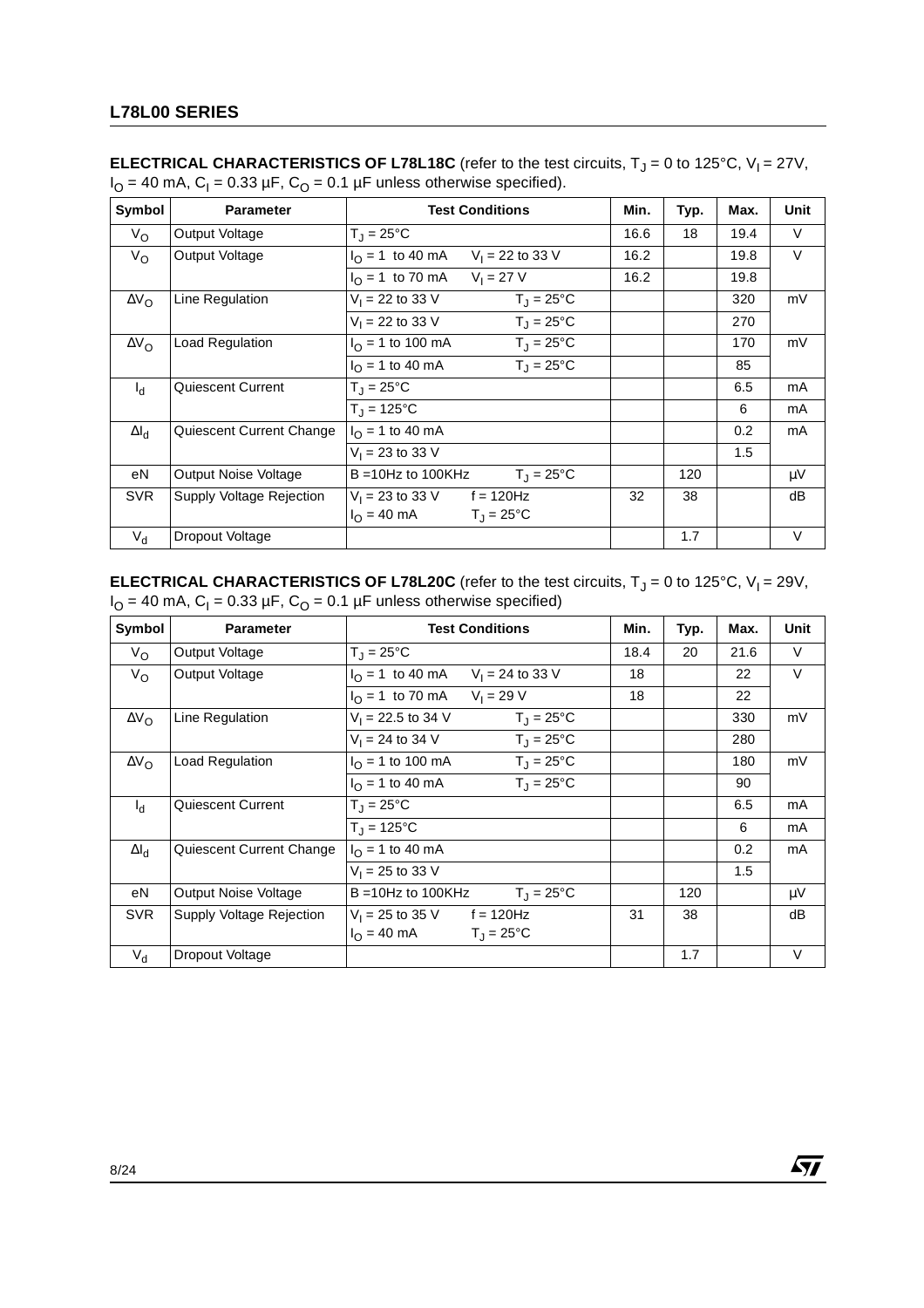| Symbol              | <b>Parameter</b>         | <b>Test Conditions</b>                                  | Min. | Typ. | Max. | <b>Unit</b> |
|---------------------|--------------------------|---------------------------------------------------------|------|------|------|-------------|
| $V_{\rm O}$         | Output Voltage           | $T_{\rm J}$ = 25°C                                      | 22.1 | 24   | 25.9 | $\vee$      |
| $V_{\rm O}$         | Output Voltage           | $I_{\Omega}$ = 1 to 40 mA<br>$V_1 = 27$ to 38 V         | 21.6 |      | 26.4 | $\vee$      |
|                     |                          | $V_1 = 33 V$<br>$I_{\Omega}$ = 1 to 70 mA               | 21.6 |      | 26.4 |             |
| $\Delta V_{\rm O}$  | Line Regulation          | $V_1 = 27$ to 38 V<br>$T_{\rm J} = 25^{\circ}$ C        |      |      | 350  | mV          |
|                     |                          | $V_1 = 28$ to 38 V<br>$T_{\rm J} = 25^{\circ}$ C        |      |      | 300  |             |
| $\Delta V_{\Omega}$ | Load Regulation          | $I_{\Omega}$ = 1 to 100 mA<br>$T_{\rm J} = 25^{\circ}C$ |      |      | 200  | mV          |
|                     |                          | $T_{\rm J} = 25^{\circ}$ C<br>$I_{\Omega}$ = 1 to 40 mA |      |      | 100  |             |
| $I_d$               | Quiescent Current        | $T_{\rm J} = 25^{\circ}$ C                              |      |      | 6.5  | mA          |
|                     |                          | $T_{\rm J} = 125^{\circ}C$                              |      |      | 6    | mA          |
| $\Delta I_d$        | Quiescent Current Change | $I_{\Omega}$ = 1 to 40 mA                               |      |      | 0.2  | mA          |
|                     |                          | $V_1 = 28$ to 38 V                                      |      |      | 1.5  |             |
| eN                  | Output Noise Voltage     | $T_{\rm J} = 25^{\circ}$ C<br>$B = 10Hz$ to 100KHz      |      | 200  |      | μV          |
| <b>SVR</b>          | Supply Voltage Rejection | $V_1 = 29$ to 35 V f = 120Hz                            | 30   | 37   |      | dB          |
|                     |                          | $I_{\Omega} = 40 \text{ mA}$<br>$T_J = 25^{\circ}C$     |      |      |      |             |
| $V_{d}$             | Dropout Voltage          |                                                         |      | 1.7  |      | V           |

**ELECTRICAL CHARACTERISTICS OF L78L24C** (refer to the test circuits,  $T_J = 0$  to 125°C,  $V_I = 33V$ ,  $I<sub>O</sub>$  = 40 mA, C<sub>I</sub> = 0.33 µF, C<sub>O</sub> = 0.1 µF unless otherwise specified).

#### **ELECTRICAL CHARACTERISTICS OF L78L33AB AND L78L33AC**

(refer to the test circuits,  $V_1 = 8.3V$ ,  $I_0 = 40$  mA,  $C_1 = 0.33 \mu F$ ,  $C_0 = 0.1 \mu F$ ,  $T_J$  = 0 to 125°C for L78L33AC,  $T_J$  = -40 to 125°C for L78L33AB, unless otherwise specified)

| Symbol             | <b>Parameter</b>         | <b>Test Conditions</b>                                   | Min.  | Typ. | Max.  | <b>Unit</b> |
|--------------------|--------------------------|----------------------------------------------------------|-------|------|-------|-------------|
| $V_{\rm O}$        | Output Voltage           | $T_{\rm J} = 25^{\circ}$ C                               | 3.168 | 3.3  | 3.432 | V           |
| $V_{\rm O}$        | Output Voltage           | $I_{\Omega}$ = 1 to 40 mA<br>$V_1 = 5.3$ to 20 V         | 3.135 |      | 3.465 | $\vee$      |
|                    |                          | $V_1 = 8.3 V$<br>$I_{\Omega} = 1$ to 70 mA               | 3.135 |      | 3.465 |             |
| $\Delta V_{\rm O}$ | Line Regulation          | $V_1 = 5.3$ to 20 V<br>$T_J = 25^{\circ}C$               |       |      | 150   | mV          |
|                    |                          | $V_1 = 6.3$ to 20 V<br>$T_{\rm J} = 25^{\circ}$ C        |       |      | 100   |             |
| $\Delta V_{\rm O}$ | Load Regulation          | $I_{\Omega}$ = 1 to 100 mA<br>$T_{\rm J} = 25^{\circ}$ C |       |      | 60    | mV          |
|                    |                          | $T_{\rm J} = 25^{\circ}$ C<br>$I_{\Omega}$ = 1 to 40 mA  |       |      | 30    |             |
| $I_d$              | Quiescent Current        | $T_{\rm J} = 25^{\circ}$ C                               |       |      | 6     | mA          |
|                    |                          | $T_{\rm J} = 125^{\circ}C$                               |       |      | 5.5   | mA          |
| $\Delta I_{\rm d}$ | Quiescent Current Change | $I_{\Omega}$ = 1 to 40 mA                                |       |      | 0.1   | mA          |
|                    |                          | $V_1 = 6.3$ to 20 V                                      |       |      | 1.5   |             |
| eN                 | Output Noise Voltage     | $T_{\rm J} = 25^{\circ}$ C<br>$B = 10$ Hz to 100KHz      |       | 40   |       | μV          |
| <b>SVR</b>         | Supply Voltage Rejection | $V_1 = 6.3$ to 16.3 V f = 120Hz                          | 41    | 49   |       | dB          |
|                    |                          | $I_{\Omega} = 40 \text{ mA}$<br>$T_1 = 25^{\circ}C$      |       |      |       |             |
| $V_{d}$            | Dropout Voltage          |                                                          |       | 1.7  |       | $\vee$      |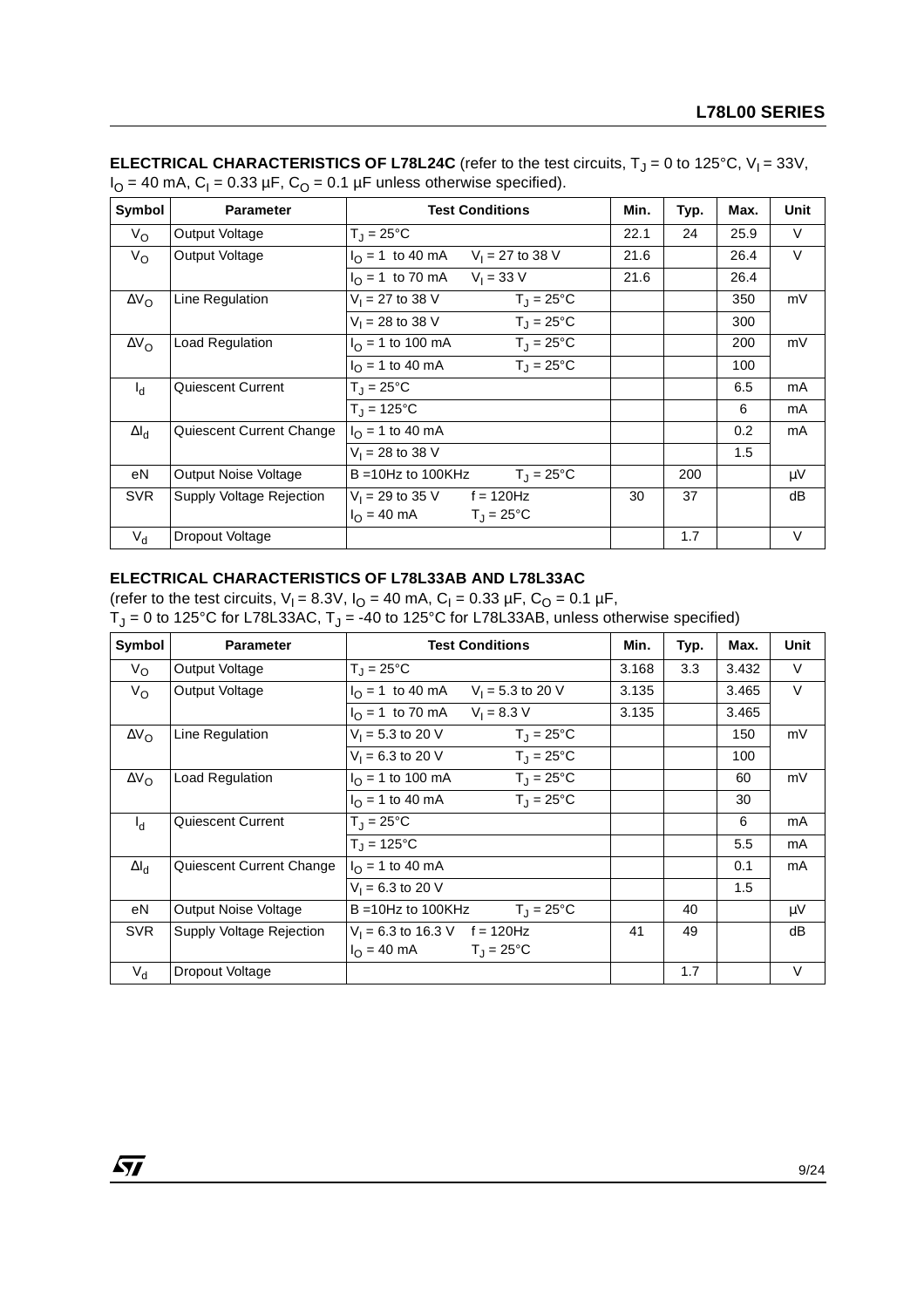# **ELECTRICAL CHARACTERISTICS OF L78L05AB AND L78L05AC**

(refer to the test circuits,  $V_1 = 10V$ ,  $I_O = 40$  mA,  $C_1 = 0.33$  µF,  $C_0 = 0.1$  µF,

T<sub>J</sub> = 0 to 125°C for L78L05AC, T<sub>J</sub> = -40 to 125°C for L78L05AB, unless otherwise specified)

| Symbol             | <b>Parameter</b>         | <b>Test Conditions</b>                                    | Min. | Typ. | Max. | <b>Unit</b> |
|--------------------|--------------------------|-----------------------------------------------------------|------|------|------|-------------|
| $V_{\rm O}$        | Output Voltage           | $T_J = 25^{\circ}C$                                       | 4.8  | 5    | 5.2  | $\vee$      |
| $V_{\rm O}$        | Output Voltage           | $I_{\Omega}$ = 1 to 40 mA<br>$V_1 = 7$ to 20 V            | 4.75 |      | 5.25 | $\vee$      |
|                    |                          | $V_1 = 10 V$<br>$I0 = 1$ to 70 mA                         | 4.75 |      | 5.25 |             |
| $\Delta V_{\rm O}$ | Line Regulation          | $V_1 = 7$ to 20 V<br>$T_J = 25^{\circ}C$                  |      |      | 150  | mV          |
|                    |                          | $V_1 = 8$ to 20 V<br>$T_{\rm J} = 25^{\circ}$ C           |      |      | 100  |             |
| $\Delta V_{\rm O}$ | Load Regulation          | $T_{\rm J} = 25^{\circ}$ C<br>$I_{\Omega}$ = 1 to 100 mA  |      |      | 60   | mV          |
|                    |                          | $T_{\text{J}} = 25^{\circ}C$<br>$I_{\Omega}$ = 1 to 40 mA |      |      | 30   |             |
| $I_{\rm d}$        | Quiescent Current        | $T_J = 25^{\circ}C$                                       |      |      | 6    | mA          |
|                    |                          | $T_{J} = 125^{\circ}C$                                    |      |      | 5.5  | mA          |
| $\Delta I_d$       | Quiescent Current Change | $I_{\Omega}$ = 1 to 40 mA                                 |      |      | 0.1  | mA          |
|                    |                          | $V_1 = 8$ to 20 V                                         |      |      | 1.5  |             |
| eN                 | Output Noise Voltage     | $B = 10Hz$ to 100KHz<br>$T_1 = 25^{\circ}C$               |      | 40   |      | μV          |
| <b>SVR</b>         | Supply Voltage Rejection | $V_1 = 8$ to 18 V<br>$f = 120$ Hz                         | 41   | 49   |      | dB          |
|                    |                          | $I_{\Omega} = 40 \text{ mA}$<br>$T_{\rm J} = 25^{\circ}C$ |      |      |      |             |
| $V_{\rm d}$        | Dropout Voltage          |                                                           |      | 1.7  |      | V           |

## **ELECTRICAL CHARACTERISTICS OF L78L06AB AND L78L06AC**

(refer to the test circuits,  $V_1 = 12V$ ,  $I_O = 40$  mA,  $C_1 = 0.33$  µF,  $C_O = 0.1$  µF, T<sub>J</sub> = 0 to 125°C for L78L06AC, T<sub>J</sub> = -40 to 125°C for L78L06AB, unless otherwise specified)

| Symbol              | <b>Parameter</b>            | <b>Test Conditions</b>                                  | Min. | Typ. | Max. | <b>Unit</b> |
|---------------------|-----------------------------|---------------------------------------------------------|------|------|------|-------------|
| $V_{\rm O}$         | Output Voltage              | $T_J = 25^{\circ}C$                                     | 5.76 | 6    | 6.24 | $\vee$      |
| $V_{\rm O}$         | Output Voltage              | $I_{\Omega}$ = 1 to 40 mA<br>$V_1 = 8.5$ to 20 V        | 5.7  |      | 6.3  | $\vee$      |
|                     |                             | $V_1 = 12 V$<br>$I_{\Omega}$ = 1 to 70 mA               | 5.7  |      | 6.3  |             |
| $\Delta V_{\Omega}$ | Line Regulation             | $V_1 = 8.5$ to 20 V<br>$T_{\rm J} = 25^{\circ}$ C       |      |      | 150  | mV          |
|                     |                             | $T_{\rm J} = 25^{\circ}$ C<br>$V_1 = 9$ to 20 V         |      |      | 100  |             |
| $\Delta V_{\rm O}$  | Load Regulation             | $I_{\Omega}$ = 1 to 100 mA<br>$T_J = 25^{\circ}C$       |      |      | 60   | mV          |
|                     |                             | $T_{\rm J} = 25^{\circ}$ C<br>$I_{\Omega}$ = 1 to 40 mA |      |      | 30   |             |
| l <sub>d</sub>      | Quiescent Current           | $T_J = 25^{\circ}C$                                     |      |      | 6    | mA          |
|                     |                             | $T_{\rm J} = 125^{\circ}C$                              |      |      | 5.5  | mA          |
| $\Delta I_{\rm d}$  | Quiescent Current Change    | $I_{\Omega}$ = 1 to 40 mA                               |      |      | 0.1  | mA          |
|                     |                             | $V_1 = 9$ to 20 V                                       |      |      | 1.5  |             |
| eN                  | <b>Output Noise Voltage</b> | $B = 10Hz$ to 100KHz<br>$T_{\rm J} = 25^{\circ}$ C      |      | 50   |      | μV          |
| <b>SVR</b>          | Supply Voltage Rejection    | $V_1 = 9$ to 20 V f = 120Hz                             | 39   | 46   |      | dВ          |
|                     |                             | $I_{\Omega}$ = 40 mA<br>$T_{J} = 25^{\circ}C$           |      |      |      |             |
| $V_{d}$             | Dropout Voltage             |                                                         |      | 1.7  |      | V           |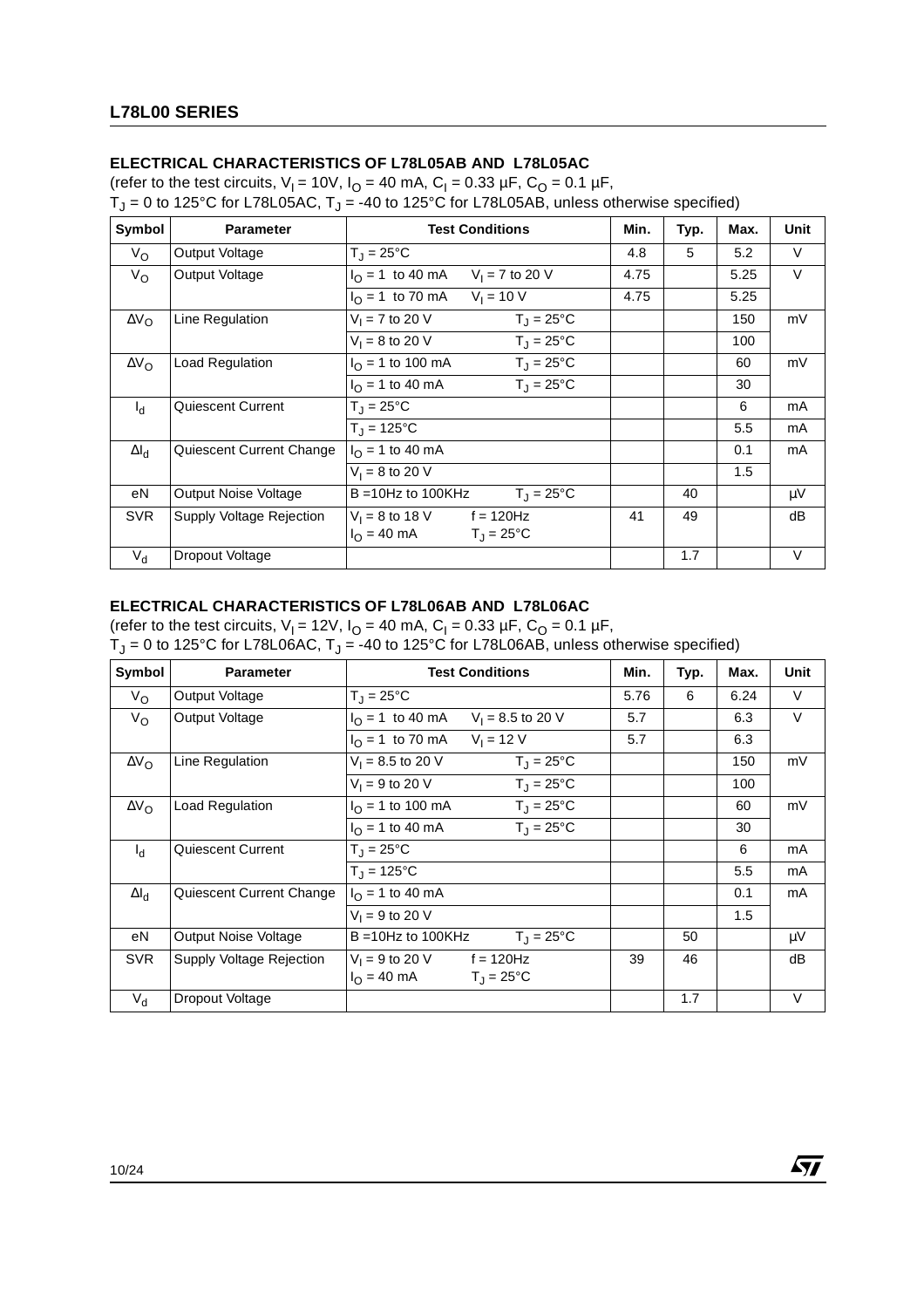## **ELECTRICAL CHARACTERISTICS OF L78L08AB AND L78L08AC**

(refer to the test circuits,  $V_1 = 14V$ ,  $I_0 = 40$  mA,  $C_1 = 0.33 \mu F$ ,  $C_0 = 0.1 \mu F$ ,  $T_J = 0$  to 125°C for L78L08AC,  $T_J = -40$  to 125°C for L78L08AB, unless otherwise specified)

| Symbol             | <b>Parameter</b>         | <b>Test Conditions</b>                                    | Min. | Typ. | Max. | <b>Unit</b> |
|--------------------|--------------------------|-----------------------------------------------------------|------|------|------|-------------|
| $V_{\rm O}$        | Output Voltage           | $T_{\rm J} = 25^{\circ}$ C                                | 7.68 | 8    | 8.32 | V           |
| $V_{\rm O}$        | Output Voltage           | $I_{\Omega}$ = 1 to 40 mA<br>$V_1$ = 10.5 to 23 V         | 7.6  |      | 8.4  | V           |
|                    |                          | $V_1 = 14 V$<br>$I_{\Omega}$ = 1 to 70 mA                 | 7.6  |      | 8.4  |             |
| $\Delta V_{\rm O}$ | Line Regulation          | $V_1$ = 10.5 to 23 V<br>$T_J = 25^{\circ}C$               |      |      | 175  | mV          |
|                    |                          | $V_1 = 11$ to 23 V<br>$T_{\rm J} = 25^{\circ}$ C          |      |      | 125  |             |
| $\Delta V_{\rm O}$ | Load Regulation          | $T_J = 25^{\circ}C$<br>$I_{\text{O}} = 1$ to 100 mA       |      |      | 80   | mV          |
|                    |                          | $T_{\rm J} = 25^{\circ}$ C<br>$I_{\Omega}$ = 1 to 40 mA   |      |      | 40   |             |
| $I_d$              | Quiescent Current        | $T_{\rm J} = 25^{\circ}$ C                                |      |      | 6    | mA          |
|                    |                          | $T_{\rm J} = 125^{\circ}C$                                |      |      | 5.5  | mA          |
| $\Delta I_d$       | Quiescent Current Change | $I_{\Omega}$ = 1 to 40 mA                                 |      |      | 0.1  | mA          |
|                    |                          | $V_1 = 11$ to 23 V                                        |      |      | 1.5  |             |
| eN                 | Output Noise Voltage     | $B = 10Hz$ to 100KHz<br>$T_{\rm J} = 25^{\circ}$ C        |      | 60   |      | $\mu$ V     |
| <b>SVR</b>         | Supply Voltage Rejection | $V_1 = 12$ to 23 V f = 120Hz                              | 37   | 45   |      | dB          |
|                    |                          | $I_{\Omega} = 40 \text{ mA}$<br>$T_{\rm J} = 25^{\circ}C$ |      |      |      |             |
| $V_{d}$            | Dropout Voltage          |                                                           |      | 1.7  |      | $\vee$      |

#### **ELECTRICAL CHARACTERISTICS OF L78L09AB AND L78L09AC**

 $\sqrt{1}$ 

(refer to the test circuits,  $V_1 = 15V$ ,  $I_0 = 40$  mA,  $C_1 = 0.33 \mu F$ ,  $C_0 = 0.1 \mu F$ ,  $T_1 = 0$  to 125°C for L78L09AC,  $T_1 = -40$  to 125°C for L78L09AB, unless otherwise specified)

| Symbol             | <b>Parameter</b>            | <b>Test Conditions</b>                                   | Min. | Typ. | Max. | Unit   |
|--------------------|-----------------------------|----------------------------------------------------------|------|------|------|--------|
| $V_{\rm O}$        | Output Voltage              | $T_J = 25^{\circ}C$                                      | 8.64 | 9    | 9.36 | V      |
| $V_{\rm O}$        | Output Voltage              | $V_1$ = 11.5 to 23 V<br>$I_{\odot}$ = 1 to 40 mA         | 8.55 |      | 9.45 | $\vee$ |
|                    |                             | $I_{\Omega} = 1$ to 70 mA<br>$V_1 = 15 V$                | 8.55 |      | 9.45 |        |
| $\Delta V_{\rm O}$ | Line Regulation             | $V_1 = 11.5$ to 23 V<br>$T_J = 25^{\circ}C$              |      |      | 225  | mV     |
|                    |                             | $T_{\rm J} = 25^{\circ}$ C<br>$V_1 = 12$ to 23 V         |      |      | 150  |        |
| $\Delta V_{\rm O}$ | Load Regulation             | $I_{\Omega}$ = 1 to 100 mA<br>$T_{\rm J} = 25^{\circ}$ C |      |      | 80   | mV     |
|                    |                             | $T_{\rm J} = 25^{\circ}$ C<br>$I_{\Omega}$ = 1 to 40 mA  |      |      | 40   |        |
| $I_d$              | <b>Quiescent Current</b>    | $T_{\rm J} = 25^{\circ}$ C                               |      |      | 6    | mA     |
|                    |                             | $T_{\rm J} = 125^{\circ}C$                               |      |      | 5.5  | mA     |
| $\Delta I_{\rm d}$ | Quiescent Current Change    | $I_{\Omega}$ = 1 to 40 mA                                |      |      | 0.1  | mA     |
|                    |                             | $V_1 = 12$ to 23 V                                       |      |      | 1.5  |        |
| eN                 | <b>Output Noise Voltage</b> | $T_{\rm J} = 25^{\circ}$ C<br>$B = 10$ Hz to 100KHz      |      | 70   |      | μV     |
| <b>SVR</b>         | Supply Voltage Rejection    | $V_1 = 12$ to 23 V f = 120Hz                             | 37   | 44   |      | dB     |
|                    |                             | $I_{\Omega} = 40 \text{ mA}$<br>$T_{\rm J}$ = 25°C       |      |      |      |        |
| $V_{d}$            | Dropout Voltage             |                                                          |      | 1.7  |      | V      |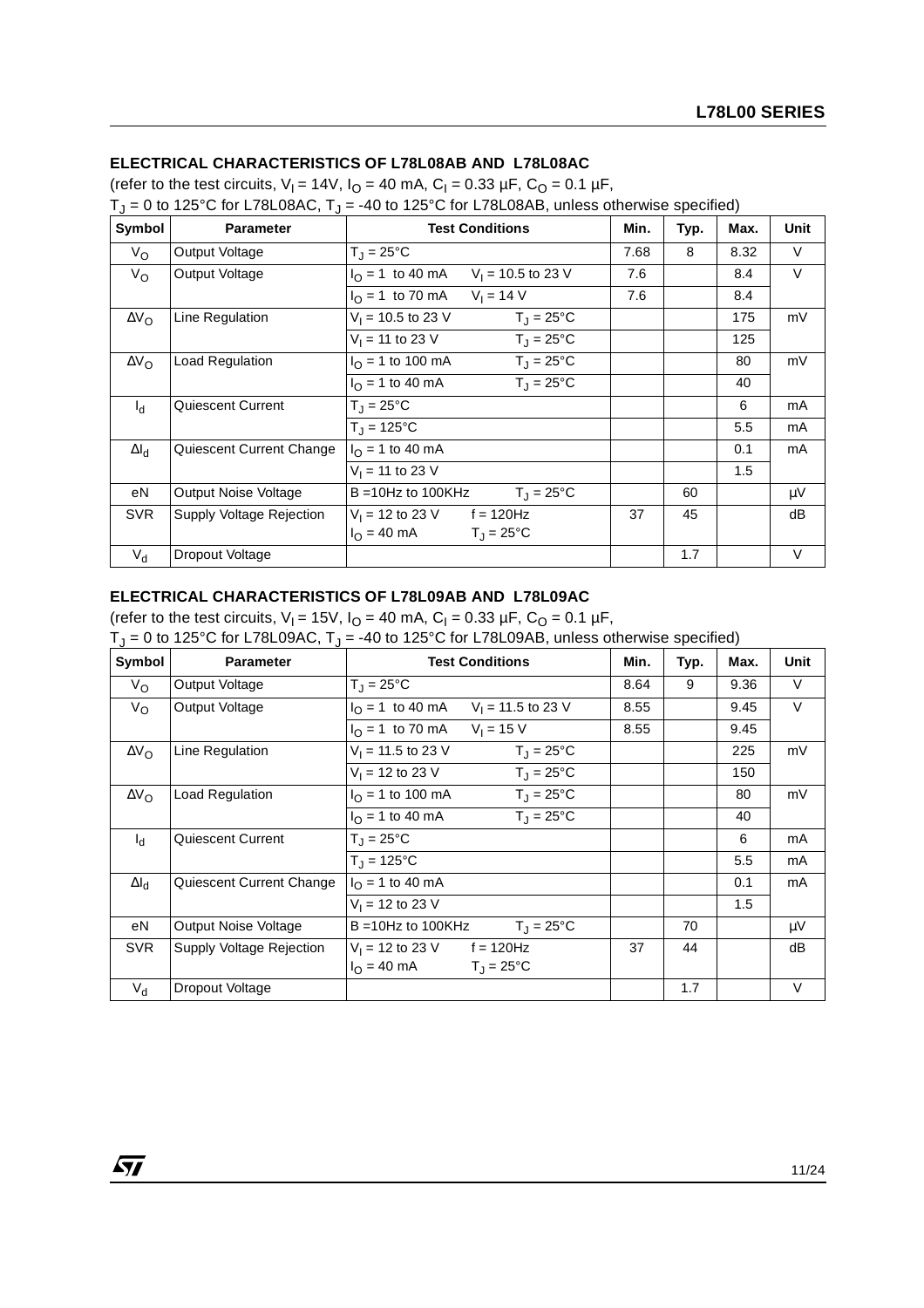# **ELECTRICAL CHARACTERISTICS OF L78L10AB AND L78L10AC**

(refer to the test circuits,  $V_1 = 16V$ ,  $I_O = 40$  mA,  $C_1 = 0.33$  µF,  $C_O = 0.1$  µF,

T<sub>J</sub> = 0 to 125°C for L78L10AC, T<sub>J</sub> = -40 to 125°C for L78L10AB, unless otherwise specified)

| Symbol             | <b>Parameter</b>            | <b>Test Conditions</b>                                   | Min. | Typ. | Max. | <b>Unit</b> |
|--------------------|-----------------------------|----------------------------------------------------------|------|------|------|-------------|
| $V_{\rm O}$        | Output Voltage              | $T_{\rm J} = 25^{\circ}$ C                               | 9.6  | 10   | 10.4 | V           |
| $V_{\rm O}$        | Output Voltage              | $I_{\Omega} = 1$ to 40 mA<br>$V_1 = 12.5$ to 23 V        | 9.5  |      | 10.5 | $\vee$      |
|                    |                             | $V_1 = 16 V$<br>$I_{\Omega}$ = 1 to 70 mA                | 9.5  |      | 10.5 |             |
| $\Delta V_{\rm O}$ | Line Regulation             | $V_1$ = 12.5 to 23 V<br>$T_J = 25^{\circ}C$              |      |      | 230  | mV          |
|                    |                             | $T_{\rm J} = 25^{\circ}$ C<br>$V_1 = 13$ to 23 V         |      |      | 170  |             |
| $\Delta V_{\rm O}$ | Load Regulation             | $T_{\rm J} = 25^{\circ}$ C<br>$I_{\Omega}$ = 1 to 100 mA |      |      | 80   | mV          |
|                    |                             | $T_{\rm J} = 25^{\circ}$ C<br>$I_{\Omega}$ = 1 to 40 mA  |      |      | 40   |             |
| $I_{d}$            | Quiescent Current           | $T_{\rm J} = 25^{\circ}$ C                               |      |      | 6    | mA          |
|                    |                             | $T_{\rm J} = 125^{\circ}C$                               |      |      | 5.5  | mA          |
| $\Delta I_d$       | Quiescent Current Change    | $I_{\Omega}$ = 1 to 40 mA                                |      |      | 0.1  | mA          |
|                    |                             | $V_1$ = 13 to 23 V                                       |      |      | 1.5  |             |
| eN                 | <b>Output Noise Voltage</b> | $B = 10Hz$ to 100KHz<br>$T_{\rm J} = 25^{\circ}$ C       |      | 60   |      | $\mu V$     |
| <b>SVR</b>         | Supply Voltage Rejection    | $V_1 = 14$ to 23 V f = 120Hz                             | 37   | 45   |      | dB          |
|                    |                             | $I_{\Omega} = 40 \text{ mA}$<br>$T_{\rm J}$ = 25°C       |      |      |      |             |
| $V_{\rm d}$        | Dropout Voltage             |                                                          |      | 1.7  |      | $\vee$      |

## **ELECTRICAL CHARACTERISTICS OF L78L12AB AND L78L12AC**

(refer to the test circuits,  $V_1 = 19V$ ,  $I_0 = 40$  mA,  $C_1 = 0.33 \mu F$ ,  $C_0 = 0.1 \mu F$ ,

| Symbol              | <b>Parameter</b>         | <b>Test Conditions</b>                                    | Min. | Typ. | Max. | <b>Unit</b> |
|---------------------|--------------------------|-----------------------------------------------------------|------|------|------|-------------|
| $V_{\rm O}$         | Output Voltage           | $T_{\rm J} = 25^{\circ}$ C                                | 11.5 | 12   | 12.5 | V           |
| $V_{\rm O}$         | Output Voltage           | $I_{\Omega}$ = 1 to 40 mA<br>$V_1$ = 14.5 to 27 V         | 11.4 |      | 12.6 | V           |
|                     |                          | $V_1 = 19 V$<br>$I_{\Omega}$ = 1 to 70 mA                 | 11.4 |      | 12.6 |             |
| $\Delta V_{\rm O}$  | Line Regulation          | $V_1 = 14.5$ to 27 V<br>$T_{J} = 25^{\circ}C$             |      |      | 250  | mV          |
|                     |                          | $V_1 = 16$ to 27 V<br>$T_{\rm J} = 25^{\circ}$ C          |      |      | 200  |             |
| $\Delta V_{\Omega}$ | Load Regulation          | $I_{\Omega}$ = 1 to 100 mA<br>$T_1 = 25^{\circ}C$         |      |      | 100  | mV          |
|                     |                          | $T_{\rm J} = 25^{\circ}$ C<br>$I_{\Omega}$ = 1 to 40 mA   |      |      | 50   |             |
| $I_d$               | Quiescent Current        | $T_J = 25$ °C                                             |      |      | 6.5  | mA          |
|                     |                          | $T_{J} = 125^{\circ}C$                                    |      |      | 6    | mA          |
| $\Delta I_d$        | Quiescent Current Change | $I_{\Omega}$ = 1 to 40 mA                                 |      |      | 0.1  | mA          |
|                     |                          | $V_1 = 16$ to 27 V                                        |      |      | 1.5  |             |
| eN                  | Output Noise Voltage     | $B = 10Hz$ to 100KHz<br>$T_{\rm J} = 25^{\circ}$ C        |      | 80   |      | μV          |
| <b>SVR</b>          | Supply Voltage Rejection | $V_1 = 15$ to 25 V f = 120Hz                              | 37   | 42   |      | dB          |
|                     |                          | $I_{\Omega} = 40 \text{ mA}$<br>$T_{\rm J} = 25^{\circ}C$ |      |      |      |             |
| $V_{d}$             | Dropout Voltage          |                                                           |      | 1.7  |      | V           |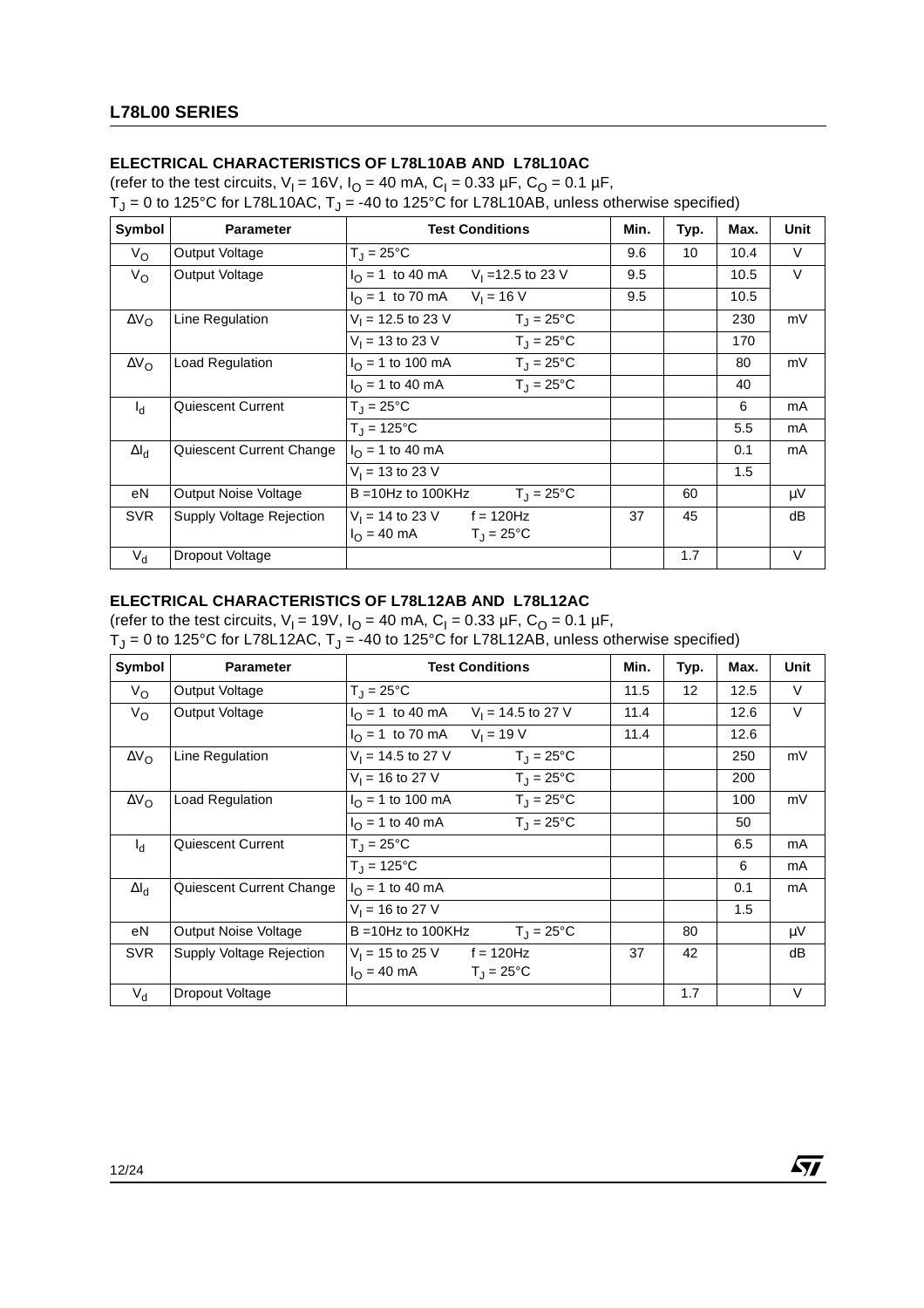# **ELECTRICAL CHARACTERISTICS OF L78L15AB AND L78L15AC**

(refer to the test circuits,  $V_1 = 19V$ ,  $I_0 = 40$  mA,  $C_1 = 0.33 \mu F$ ,  $C_0 = 0.1 \mu F$ ,  $T_1 = 0$  to 125°C for L78L15AC,  $T_1 = -40$  to 125°C for L78L15AB, unless otherwise specified)

| Symbol             | $\frac{1}{2}$ . $\frac{1}{2}$ . $\frac{1}{2}$ . $\frac{1}{2}$ . $\frac{1}{2}$ . $\frac{1}{2}$ . $\frac{1}{2}$ . $\frac{1}{2}$<br><b>Parameter</b> | $\sim$ . $\sim$ . $\sim$ . $\sim$ . $\sim$ . $\sim$ . $\sim$ . $\sim$ . $\sim$ . $\sim$ . $\sim$ . $\sim$ . $\sim$ . $\sim$ . $\sim$ . $\sim$ . $\sim$ . $\sim$ . $\sim$ . $\sim$ . $\sim$ . $\sim$ . $\sim$ . $\sim$ . $\sim$ . $\sim$ . $\sim$ . $\sim$ . $\sim$ . $\sim$ . $\sim$ . $\sim$<br><b>Test Conditions</b> | Min.  | Typ. | Max.  | Unit    |
|--------------------|---------------------------------------------------------------------------------------------------------------------------------------------------|-------------------------------------------------------------------------------------------------------------------------------------------------------------------------------------------------------------------------------------------------------------------------------------------------------------------------|-------|------|-------|---------|
|                    |                                                                                                                                                   |                                                                                                                                                                                                                                                                                                                         |       |      |       |         |
| $V_{\rm O}$        | Output Voltage                                                                                                                                    | $T_{\parallel}$ = 25°C                                                                                                                                                                                                                                                                                                  | 14.4  | 15   | 15.6  | V       |
| $V_{\rm O}$        | Output Voltage                                                                                                                                    | $I_{\Omega} = 1$ to 40 mA<br>$V_1$ = 17.5 to 30 V                                                                                                                                                                                                                                                                       | 14.25 |      | 15.75 | $\vee$  |
|                    |                                                                                                                                                   | $I_{\Omega} = 1$ to 70 mA<br>$V_1 = 23 V$                                                                                                                                                                                                                                                                               | 14.25 |      | 15.75 |         |
| $\Delta V_{\rm O}$ | Line Regulation                                                                                                                                   | $V_1$ = 17.5 to 30 V<br>$T_{\rm J} = 25^{\circ}$ C                                                                                                                                                                                                                                                                      |       |      | 300   | mV      |
|                    |                                                                                                                                                   | $V_1 = 20$ to 30 V<br>$T_{\rm J} = 25^{\circ}$ C                                                                                                                                                                                                                                                                        |       |      | 250   |         |
| $\Delta V_{\rm O}$ | Load Regulation                                                                                                                                   | $I_{\Omega}$ = 1 to 100 mA<br>$T_{\rm J} = 25^{\circ}$ C                                                                                                                                                                                                                                                                |       |      | 150   | mV      |
|                    |                                                                                                                                                   | $T_{\rm J} = 25^{\circ}$ C<br>$I_{\Omega}$ = 1 to 40 mA                                                                                                                                                                                                                                                                 |       |      | 75    |         |
| $I_d$              | Quiescent Current                                                                                                                                 | $T_{\rm J} = 25^{\circ}$ C                                                                                                                                                                                                                                                                                              |       |      | 6.5   | mA      |
|                    |                                                                                                                                                   | $T_{\rm J} = 125^{\circ}C$                                                                                                                                                                                                                                                                                              |       |      | 6     | mA      |
| $\Delta I_d$       | Quiescent Current Change                                                                                                                          | $I_{\Omega}$ = 1 to 40 mA                                                                                                                                                                                                                                                                                               |       |      | 0.1   | mA      |
|                    |                                                                                                                                                   | $V_1 = 20$ to 30 V                                                                                                                                                                                                                                                                                                      |       |      | 1.5   |         |
| eN                 | Output Noise Voltage                                                                                                                              | $T_{\text{J}} = 25^{\circ}C$<br>$B = 10Hz$ to 100KHz                                                                                                                                                                                                                                                                    |       | 90   |       | $\mu V$ |
| <b>SVR</b>         | Supply Voltage Rejection                                                                                                                          | $V_1$ = 18.5 to 28.5 V f = 120Hz                                                                                                                                                                                                                                                                                        | 34    | 39   |       | dB      |
|                    |                                                                                                                                                   | $I_{\Omega} = 40 \text{ mA}$ T <sub>J</sub> = 25 °C                                                                                                                                                                                                                                                                     |       |      |       |         |
| $V_{\mathsf{d}}$   | Dropout Voltage                                                                                                                                   |                                                                                                                                                                                                                                                                                                                         |       | 1.7  |       | V       |

### **ELECTRICAL CHARACTERISTICS OF L78L18AB AND L78L18AC**

 $\sqrt{1}$ 

(refer to the test circuits,  $V_1 = 27V$ ,  $I_0 = 40$  mA,  $C_1 = 0.33 \mu F$ ,  $C_0 = 0.1 \mu F$ ,

 $T_{\rm J}$  = 0 to 125°C for L78L18AC,  $T_{\rm J}$  = -40 to 125°C for L78L18AB, unless otherwise specified)

| <u>ັບ</u><br>Symbol | <b>Parameter</b>         | <b>Test Conditions</b>                                     | Min. | Typ. | Max. | Unit   |
|---------------------|--------------------------|------------------------------------------------------------|------|------|------|--------|
| $V_{\rm O}$         | Output Voltage           | $T_{\rm J} = 25^{\circ}$ C                                 | 17.3 | 18   | 18.7 | V      |
| $V_{\rm O}$         | Output Voltage           | $I_{\Omega}$ = 1 to 40 mA<br>$V_1 = 22$ to 33 V            | 17.1 |      | 18.9 | $\vee$ |
|                     |                          | $V_1 = 27 V$<br>$I_{\Omega}$ = 1 to 70 mA                  | 17.1 |      | 18.9 |        |
| $\Delta V_{\rm O}$  | Line Regulation          | $V_1 = 22$ to 33 V<br>$T_{\rm J} = 25^{\circ}$ C           |      |      | 320  | mV     |
|                     |                          | $V_1 = 22$ to 33 V<br>$T_{\rm J} = 25^{\circ}$ C           |      |      | 270  |        |
| $\Delta V_{\rm O}$  | Load Regulation          | $I_{\Omega}$ = 1 to 100 mA<br>$T_1 = 25^{\circ}C$          |      |      | 170  | mV     |
|                     |                          | $I_{\Omega}$ = 1 to 40 mA<br>$T_{\rm J} = 25^{\circ}$ C    |      |      | 85   |        |
| $I_d$               | <b>Quiescent Current</b> | $T_J = 25^{\circ}C$                                        |      |      | 6.5  | mA     |
|                     |                          | $T_{J} = 125^{\circ}C$                                     |      |      | 6    | mA     |
| $\Delta I_d$        | Quiescent Current Change | $I_{\Omega}$ = 1 to 40 mA                                  |      |      | 0.1  | mA     |
|                     |                          | $V_1 = 23$ to 33 V                                         |      |      | 1.5  |        |
| eN                  | Output Noise Voltage     | $T_{\rm J} = 25^{\circ}$ C<br>$B = 10Hz$ to 100KHz         |      | 120  |      | μV     |
| <b>SVR</b>          | Supply Voltage Rejection | $V_1 = 23$ to 33 V f = 120Hz                               | 33   | 38   |      | dB     |
|                     |                          | $I_{\Omega} = 40 \text{ mA}$<br>$T_{\rm J} = 25^{\circ}$ C |      |      |      |        |
| $V_{d}$             | Dropout Voltage          |                                                            |      | 1.7  |      | V      |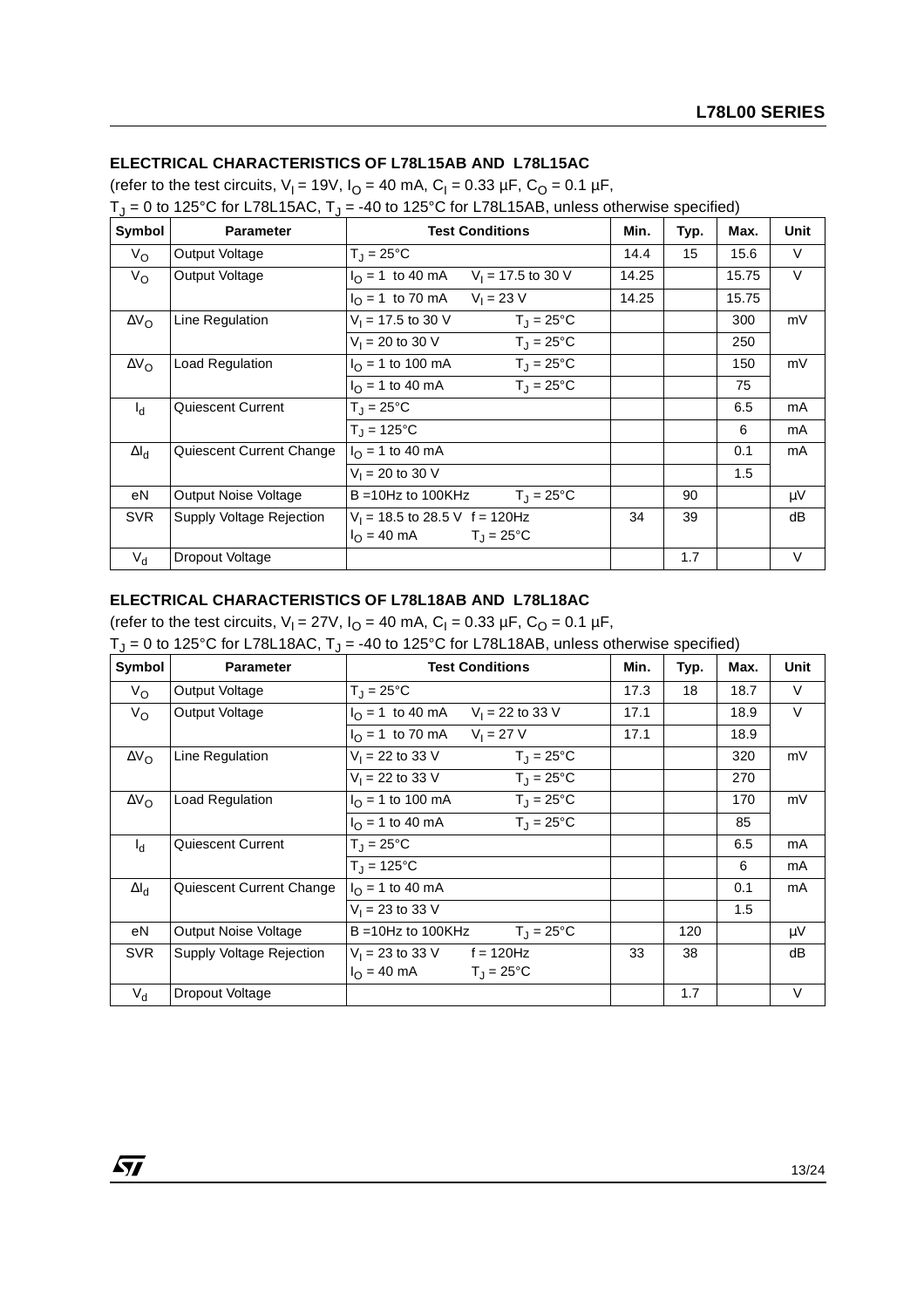# **ELECTRICAL CHARACTERISTICS OF L78L20AB AND L78L20AC**

(refer to the test circuits,  $V_1 = 29V$ ,  $I_Q = 40$  mA,  $C_1 = 0.33$  µF,  $C_Q = 0.1$  µF,

T<sub>J</sub> = 0 to 125°C for L78L20AC, T<sub>J</sub> = -40 to 125°C for L78L20AB, unless otherwise specified)

| Symbol             | <b>Parameter</b>            | <b>Test Conditions</b>                                    | Min. | Typ. | Max. | <b>Unit</b> |
|--------------------|-----------------------------|-----------------------------------------------------------|------|------|------|-------------|
| $V_{\rm O}$        | Output Voltage              | $T_{\rm J} = 25^{\circ}$ C                                | 19.2 | 20   | 20.8 | V           |
| $V_{\rm O}$        | Output Voltage              | $I_{\Omega} = 1$ to 40 mA<br>$V_1 = 24$ to 33 V           | 19   |      | 21   | $\vee$      |
|                    |                             | $V_1 = 29 V$<br>$I_{\Omega}$ = 1 to 70 mA                 | 19   |      | 21   |             |
| $\Delta V_{\rm O}$ | Line Regulation             | $V_1 = 22.5$ to 34 V<br>$T_J = 25^{\circ}C$               |      |      | 330  | mV          |
|                    |                             | $T_{\rm J} = 25^{\circ}$ C<br>$V_1 = 24$ to 34 V          |      |      | 280  |             |
| $\Delta V_{\rm O}$ | Load Regulation             | $T_{\rm J} = 25^{\circ}$ C<br>$I_{\Omega}$ = 1 to 100 mA  |      |      | 180  | mV          |
|                    |                             | $T_{\rm J} = 25^{\circ}$ C<br>$I_{\Omega}$ = 1 to 40 mA   |      |      | 90   |             |
| $I_{d}$            | Quiescent Current           | $T_{\rm J} = 25^{\circ}$ C                                |      |      | 6.5  | mA          |
|                    |                             | $T_{\rm J} = 125^{\circ}C$                                |      |      | 6    | mA          |
| $\Delta I_d$       | Quiescent Current Change    | $I_{\Omega}$ = 1 to 40 mA                                 |      |      | 0.1  | mA          |
|                    |                             | $V_1 = 25$ to 33 V                                        |      |      | 1.5  |             |
| еN                 | <b>Output Noise Voltage</b> | $B = 10$ Hz to 100KHz<br>$T_{\rm J} = 25^{\circ}$ C       |      | 120  |      | μV          |
| <b>SVR</b>         | Supply Voltage Rejection    | $V_1 = 25$ to 35 V f = 120Hz                              | 32   | 38   |      | dB          |
|                    |                             | $I_{\Omega} = 40 \text{ mA}$<br>$T_{\rm J} = 25^{\circ}C$ |      |      |      |             |
| $V_{d}$            | Dropout Voltage             |                                                           |      | 1.7  |      | $\vee$      |

#### **ELECTRICAL CHARACTERISTICS OF L78L24AB AND L78L24AC**

(refer to the test circuits,  $V_1 = 27V$ ,  $I_2 = 40$  mA,  $C_1 = 0.33$  uF,  $C_2 = 0.1$  uF,

| Symbol              | <b>Parameter</b>         | <b>Test Conditions</b>                                    | Min. | Typ. | Max. | Unit   |
|---------------------|--------------------------|-----------------------------------------------------------|------|------|------|--------|
| $V_{\rm O}$         | Output Voltage           | $T_{\rm J} = 25^{\circ}$ C                                | 23   | 24   | 25   | V      |
| $V_{\rm O}$         | Output Voltage           | $I_{\text{O}} = 1$ to 40 mA<br>$V_1 = 27$ to 38 V         | 22.8 |      | 25.2 | $\vee$ |
|                     |                          | $V_1 = 33 V$<br>$I_{\Omega}$ = 1 to 70 mA                 | 22.8 |      | 25.2 |        |
| $\Delta V_{\Omega}$ | Line Regulation          | $V_1 = 27$ to 38 V<br>$T_1 = 25^{\circ}C$                 |      |      | 350  | mV     |
|                     |                          | $V_1 = 28$ to 38 V<br>$T_{\rm J} = 25^{\circ}$ C          |      |      | 300  |        |
| $\Delta V_{\rm O}$  | <b>Load Regulation</b>   | $T_{\rm J} = 25^{\circ}$ C<br>$I_{\Omega}$ = 1 to 100 mA  |      |      | 200  | mV     |
|                     |                          | $T_{\rm J} = 25^{\circ}$ C<br>$I_{\Omega}$ = 1 to 40 mA   |      |      | 100  |        |
| $I_d$               | Quiescent Current        | $T_{\rm J} = 25^{\circ}$ C                                |      |      | 6.5  | mA     |
|                     |                          | $T_{\rm J} = 125^{\circ}C$                                |      |      | 6    | mA     |
| $\Delta I_d$        | Quiescent Current Change | $I_{\Omega}$ = 1 to 40 mA                                 |      |      | 0.1  | mA     |
|                     |                          | $V_1 = 28$ to 38 V                                        |      |      | 1.5  |        |
| eN                  | Output Noise Voltage     | $B = 10Hz$ to 100KHz<br>$T_{\rm J} = 25^{\circ}$ C        |      | 200  |      | μV     |
| <b>SVR</b>          | Supply Voltage Rejection | $V_1 = 23$ to 33 V f = 120Hz                              | 31   | 37   |      | dB     |
|                     |                          | $I_{\Omega} = 40 \text{ mA}$<br>$T_{\rm J} = 25^{\circ}C$ |      |      |      |        |
| $V_{d}$             | Dropout Voltage          |                                                           |      | 1.7  |      | V      |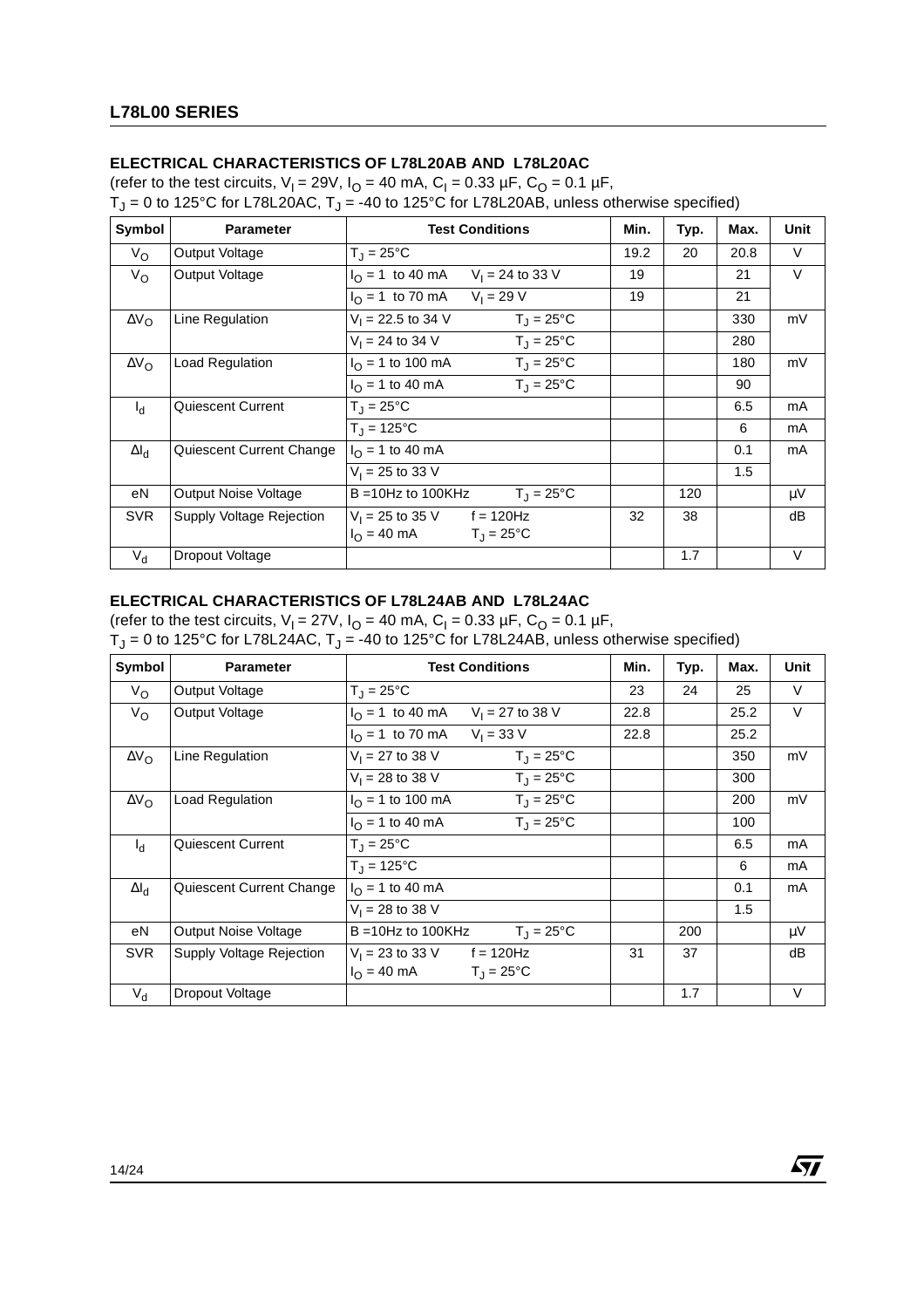**Figure 1 :** L78L05/12 Output Voltage vs Ambient **Temperature** 



**Figure 2 :** L78L05/12/24 Load Characteristics



**Figure 3 :** L78L05/12/24 Thermal Shutdown



*k*y





**Figure 5 :** L78L05 Quiescent Current vs Input Voltage



**Figure 6 :** L78L05/12/24 Output Characteristics

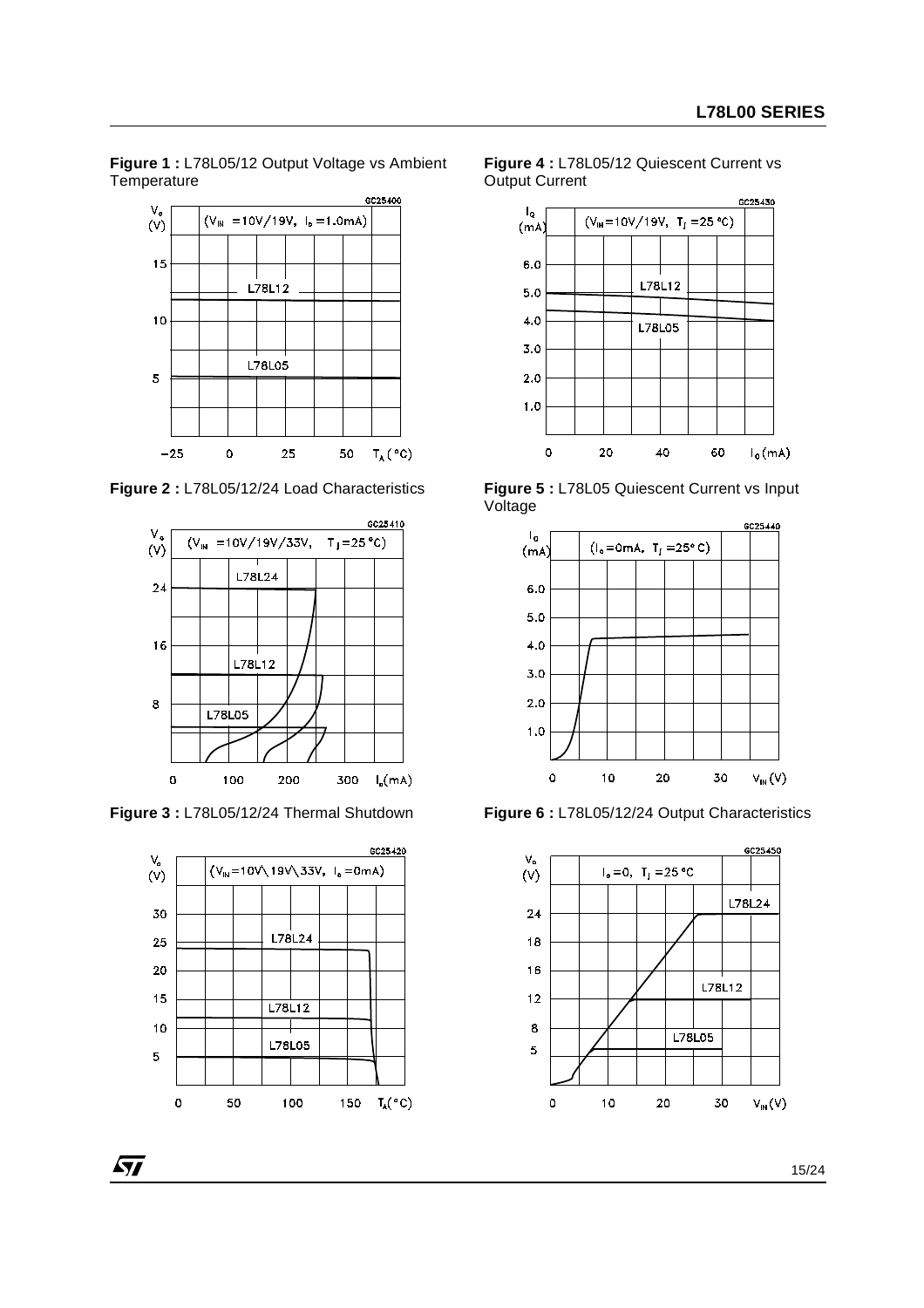



**Figure 8 :** L78L05 Dropout Characteristics



**Figure 9 :** L78L00 Series Short Circuit Output Current



 $\sqrt{M}$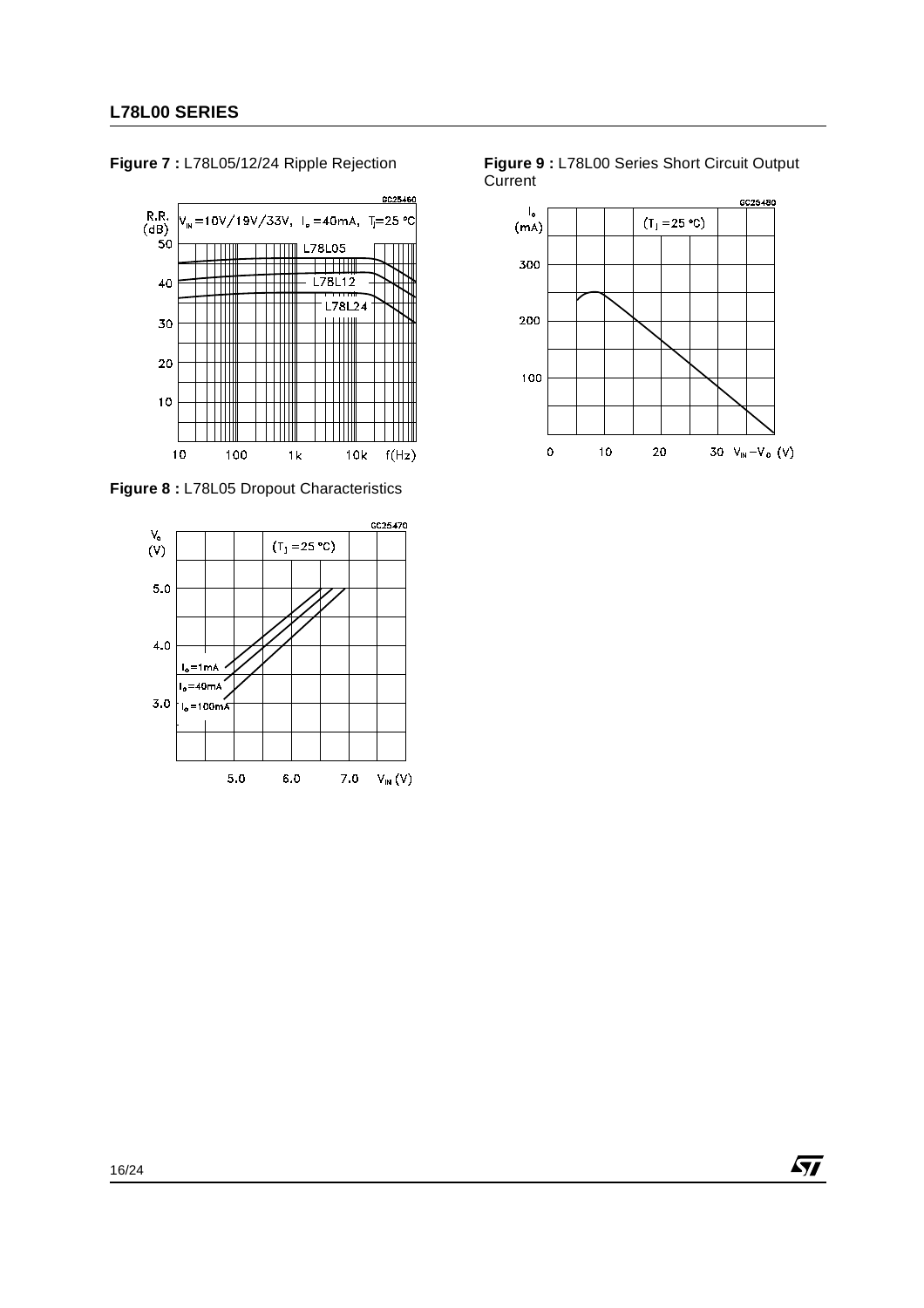# **TYPICAL APPLICATIONS**

**Table 10 :** High Output Current Short Circuit Protected



**Figure 11 :** Edit Boost Circuit



**Figure 12 :** Current Regulator

 $\sqrt{M}$ 

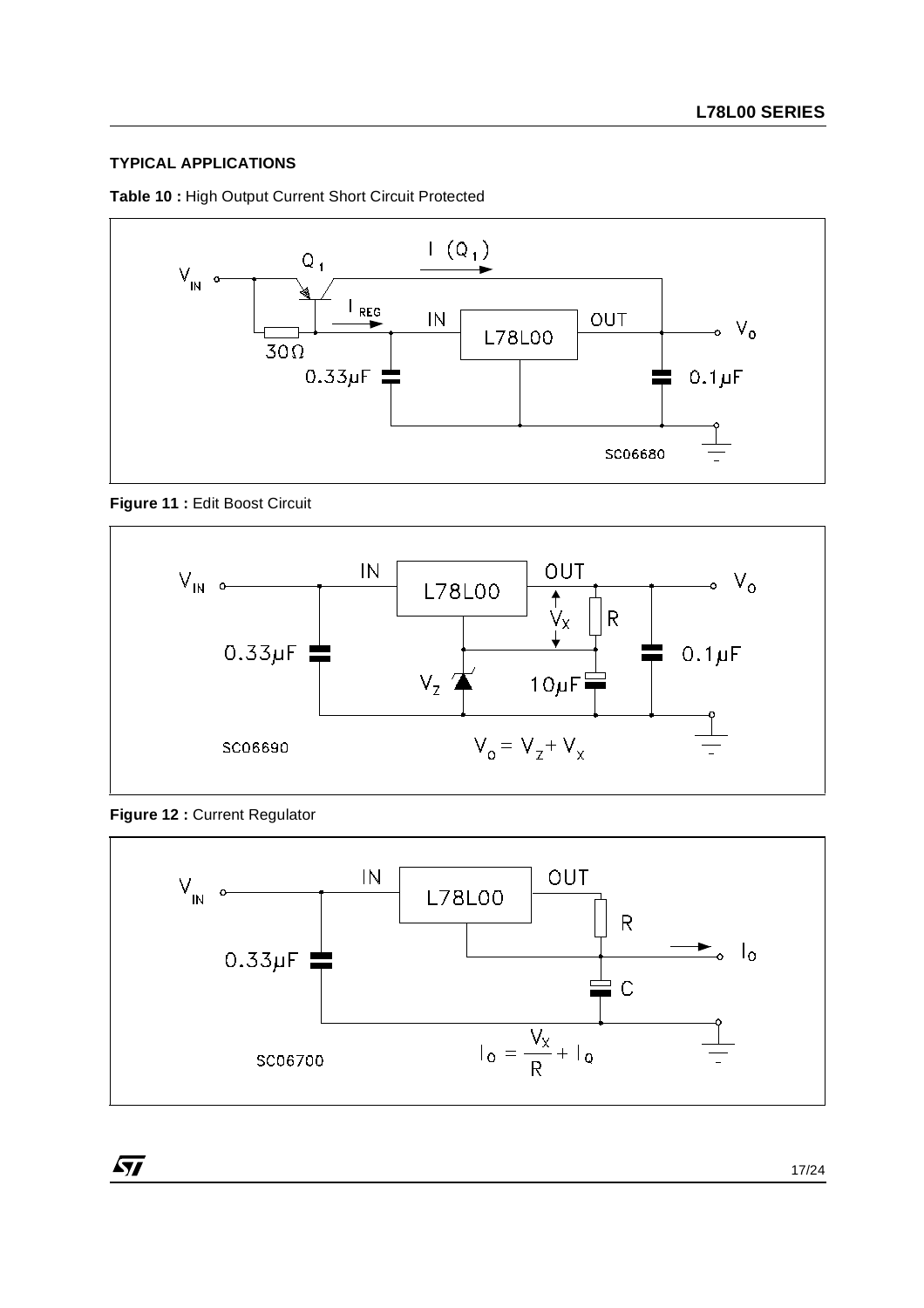# **L78L00 SERIES**





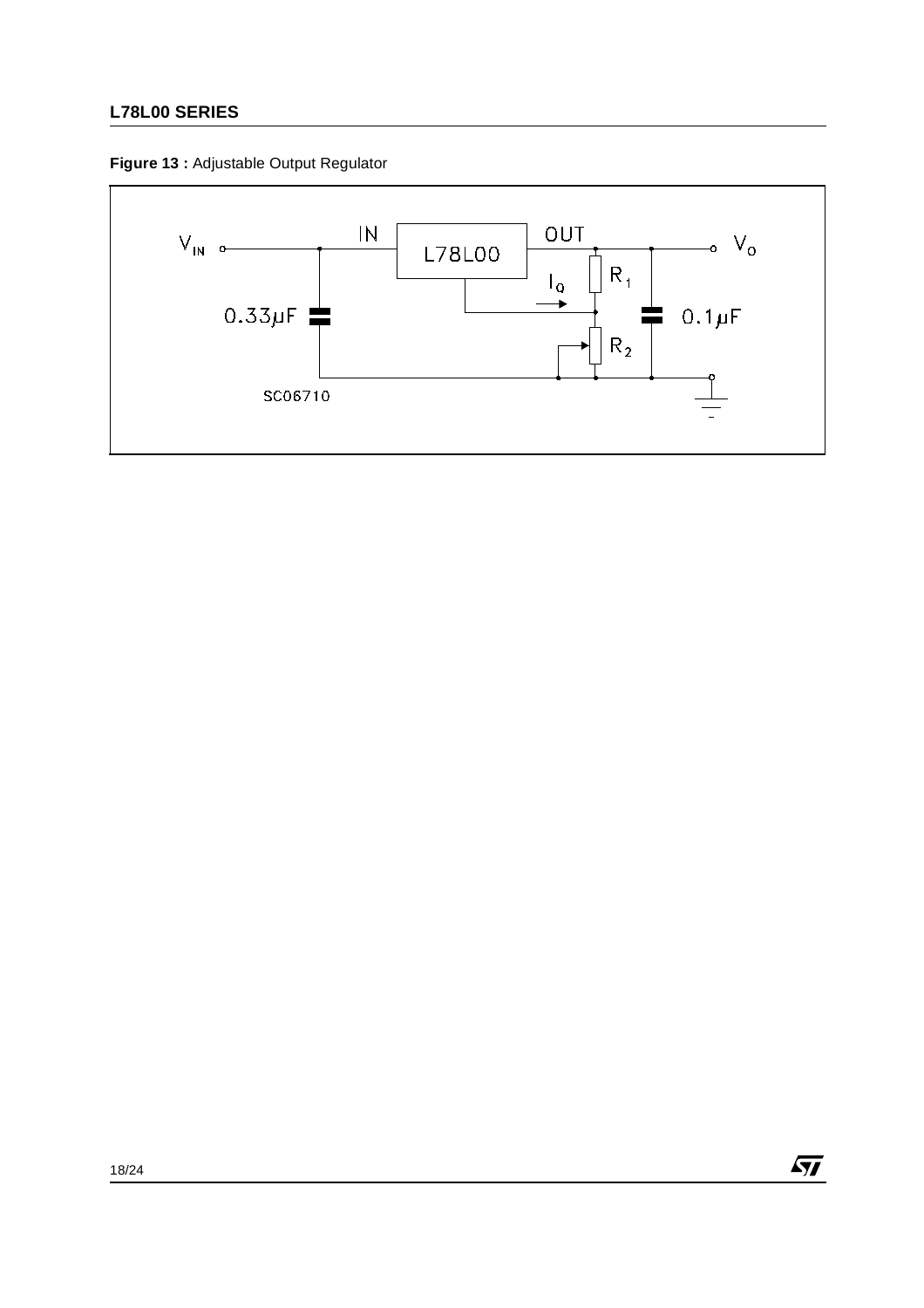|                           |             |            | <u>oo u meonandae baia</u> |       |       |       |  |  |
|---------------------------|-------------|------------|----------------------------|-------|-------|-------|--|--|
| DIM.                      | mm.         |            |                            | inch  |       |       |  |  |
|                           | MIN.        | <b>TYP</b> | MAX.                       | MIN.  | TYP.  | MAX.  |  |  |
| $\boldsymbol{\mathsf{A}}$ | 1.35        |            | 1.75                       | 0.053 |       | 0.069 |  |  |
| A <sub>1</sub>            | 0.10        |            | 0.25                       | 0.04  |       | 0.010 |  |  |
| A2                        | 1.10        |            | 1.65                       | 0.043 |       | 0.065 |  |  |
| $\sf B$                   | 0.33        |            | 0.51                       | 0.013 |       | 0.020 |  |  |
| $\mathbf C$               | 0.19        |            | 0.25                       | 0.007 |       | 0.010 |  |  |
| D                         | 4.80        |            | 5.00                       | 0.189 |       | 0.197 |  |  |
| E                         | 3.80        |            | 4.00                       | 0.150 |       | 0.157 |  |  |
| e                         |             | 1.27       |                            |       | 0.050 |       |  |  |
| $\boldsymbol{\mathsf{H}}$ | 5.80        |            | 6.20                       | 0.228 |       | 0.244 |  |  |
| $\boldsymbol{\mathsf{h}}$ | 0.25        |            | 0.50                       | 0.010 |       | 0.020 |  |  |
| L                         | 0.40        |            | 1.27                       | 0.016 |       | 0.050 |  |  |
| $\sf k$                   | $8°$ (max.) |            |                            |       |       |       |  |  |
| ddd                       |             |            | 0.1                        |       |       | 0.04  |  |  |



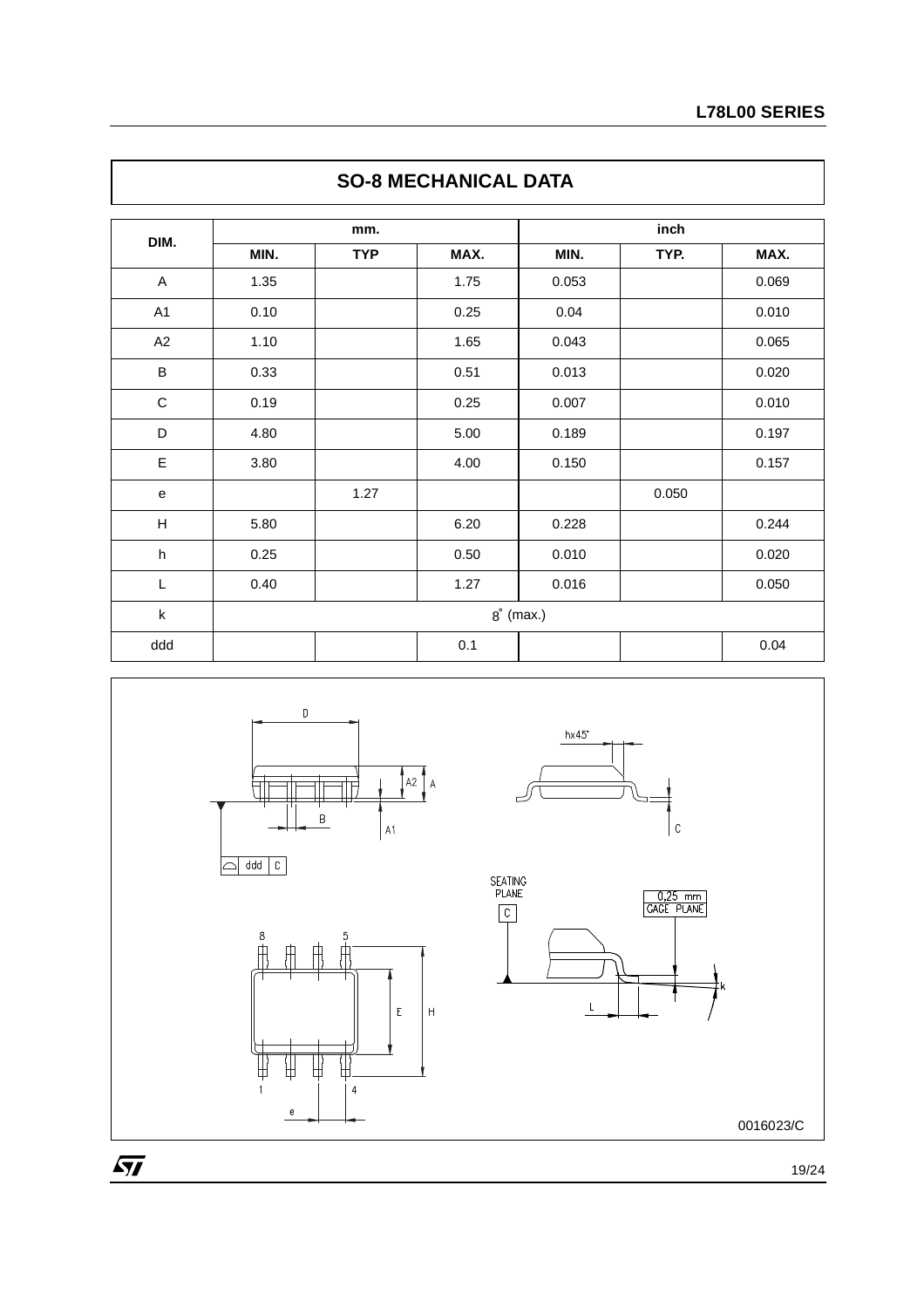# **L78L00 SERIES**

 $\Gamma$ 

|                           | <b>JUITOJ IVILUITAINIUAL DA IA</b> |            |      |       |      |       |  |  |  |
|---------------------------|------------------------------------|------------|------|-------|------|-------|--|--|--|
|                           |                                    | mm.        |      |       | mils |       |  |  |  |
| DIM.                      | MIN.                               | <b>TYP</b> | MAX. | MIN.  | TYP. | MAX.  |  |  |  |
| A                         | 1.4                                |            | 1.6  | 55.1  |      | 63.0  |  |  |  |
| $\sf B$                   | 0.44                               |            | 0.56 | 17.3  |      | 22.0  |  |  |  |
| <b>B1</b>                 | 0.36                               |            | 0.48 | 14.2  |      | 18.9  |  |  |  |
| $\mathbf C$               | 0.35                               |            | 0.44 | 13.8  |      | 17.3  |  |  |  |
| C <sub>1</sub>            | 0.35                               |            | 0.44 | 13.8  |      | 17.3  |  |  |  |
| D                         | 4.4                                |            | 4.6  | 173.2 |      | 181.1 |  |  |  |
| D <sub>1</sub>            | 1.62                               |            | 1.83 | 63.8  |      | 72.0  |  |  |  |
| E                         | 2.29                               |            | 2.6  | 90.2  |      | 102.4 |  |  |  |
| e                         | 1.42                               |            | 1.57 | 55.9  |      | 61.8  |  |  |  |
| e <sub>1</sub>            | 2.92                               |            | 3.07 | 115.0 |      | 120.9 |  |  |  |
| $\boldsymbol{\mathsf{H}}$ | 3.94                               |            | 4.25 | 155.1 |      | 167.3 |  |  |  |
| L                         | 0.89                               |            | 1.2  | 35.0  |      | 47.2  |  |  |  |



# **SOT-89 MECHANICAL DATA**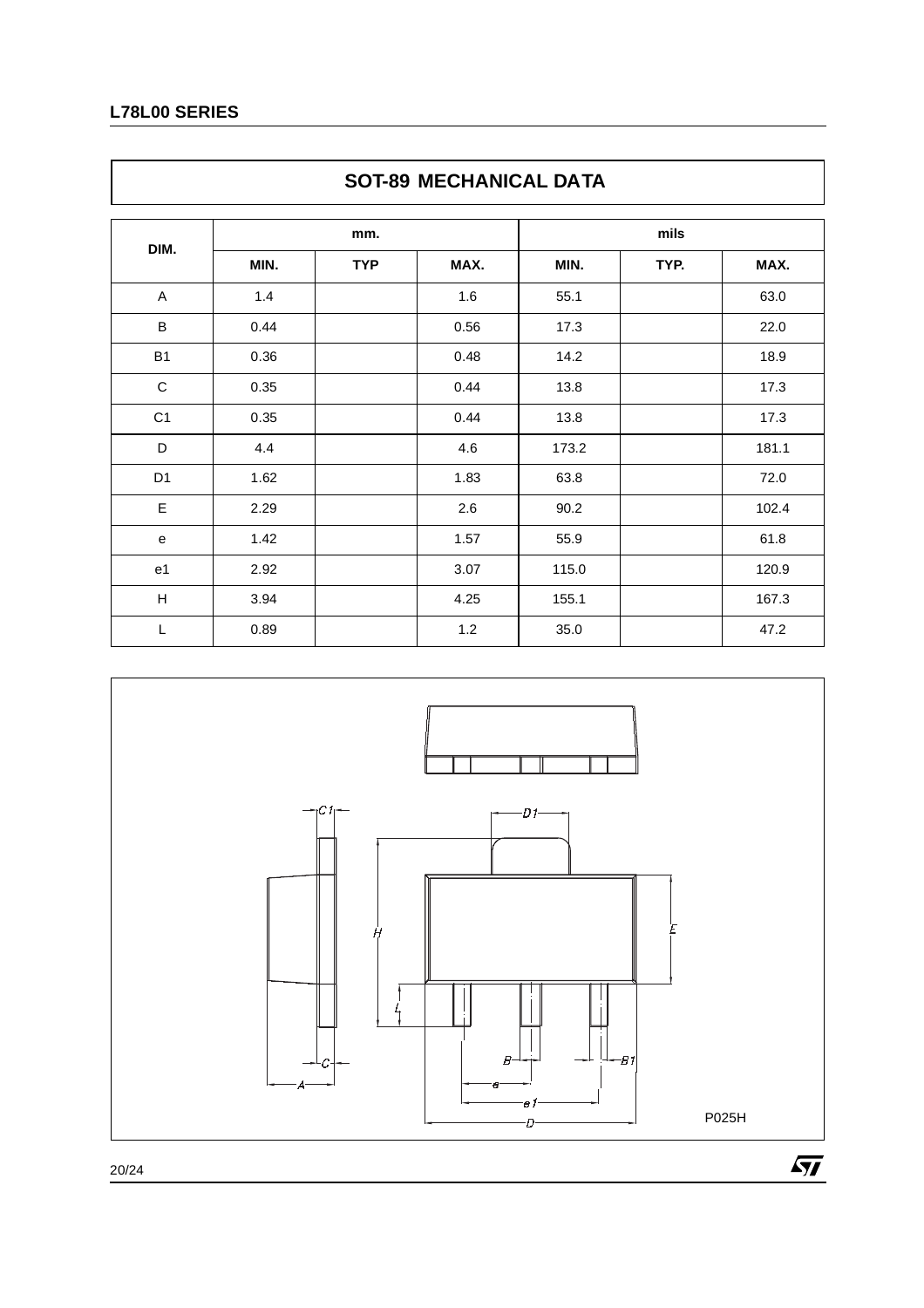| <b>TO-92 MECHANICA DATA</b> |      |            |       |       |      |       |  |  |
|-----------------------------|------|------------|-------|-------|------|-------|--|--|
| DIM.                        |      | mm.        |       |       | mils |       |  |  |
|                             | MIN. | <b>TYP</b> | MAX.  | MIN.  | TYP. | MAX.  |  |  |
| A                           | 4.32 |            | 4.95  | 170.1 |      | 194.9 |  |  |
| $\sf b$                     | 0.36 |            | 0.51  | 14.2  |      | 20.1  |  |  |
| D                           | 4.45 |            | 4.95  | 175.2 |      | 194.9 |  |  |
| E                           | 3.30 |            | 3.94  | 129.9 |      | 155.1 |  |  |
| e                           | 2.41 |            | 2.67  | 94.9  |      | 105.1 |  |  |
| e <sub>1</sub>              | 1.14 |            | 1.40  | 44.9  |      | 55.1  |  |  |
| L                           | 12.7 |            | 15.49 | 500.0 |      | 609.8 |  |  |
| ${\sf R}$                   | 2.16 |            | 2.41  | 85.0  |      | 94.9  |  |  |
| S <sub>1</sub>              | 0.92 |            | 1.52  | 36.2  |      | 59.8  |  |  |
| W                           | 0.41 |            | 0.56  | 16.1  |      | 22.0  |  |  |

 $\mathsf{I}$ 

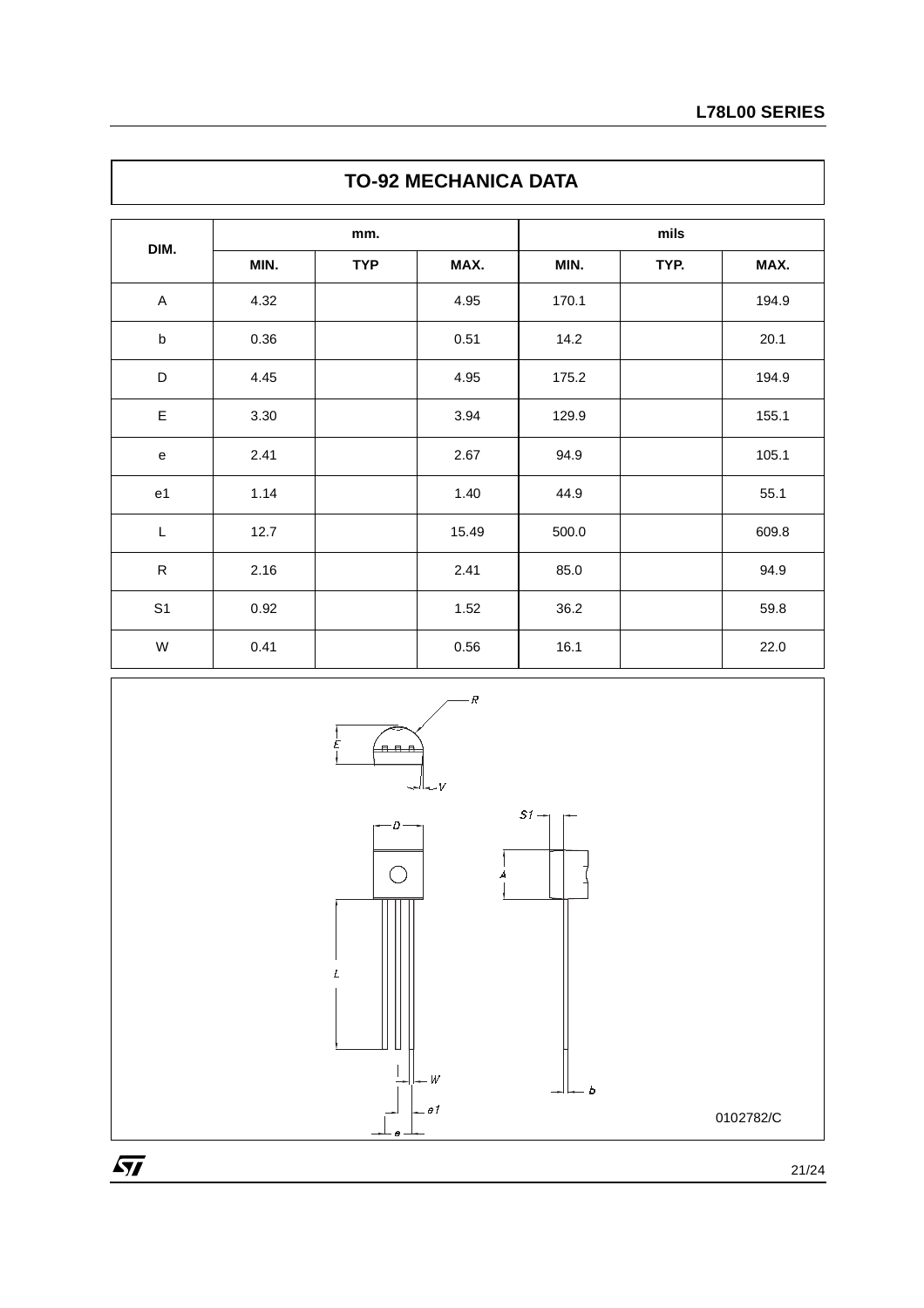# **L78L00 SERIES**

 $\overline{\Gamma}$ 

|              | Tape & Reel SO-8 MECHANICAL DATA |            |      |       |      |        |  |  |
|--------------|----------------------------------|------------|------|-------|------|--------|--|--|
|              | mm.                              |            |      | inch  |      |        |  |  |
| DIM.         | MIN.                             | <b>TYP</b> | MAX. | MIN.  | TYP. | MAX.   |  |  |
| A            |                                  |            | 330  |       |      | 12.992 |  |  |
| $\mathbf C$  | 12.8                             |            | 13.2 | 0.504 |      | 0.519  |  |  |
| D            | 20.2                             |            |      | 0.795 |      |        |  |  |
| $\mathsf{N}$ | 60                               |            |      | 2.362 |      |        |  |  |
| $\top$       |                                  |            | 22.4 |       |      | 0.882  |  |  |
| Ao           | 8.1                              |            | 8.5  | 0.319 |      | 0.335  |  |  |
| Bo           | 5.5                              |            | 5.9  | 0.216 |      | 0.232  |  |  |
| Ko           | 2.1                              |            | 2.3  | 0.082 |      | 0.090  |  |  |
| Po           | 3.9                              |            | 4.1  | 0.153 |      | 0.161  |  |  |
| $\mathsf{P}$ | 7.9                              |            | 8.1  | 0.311 |      | 0.319  |  |  |

٦



22/24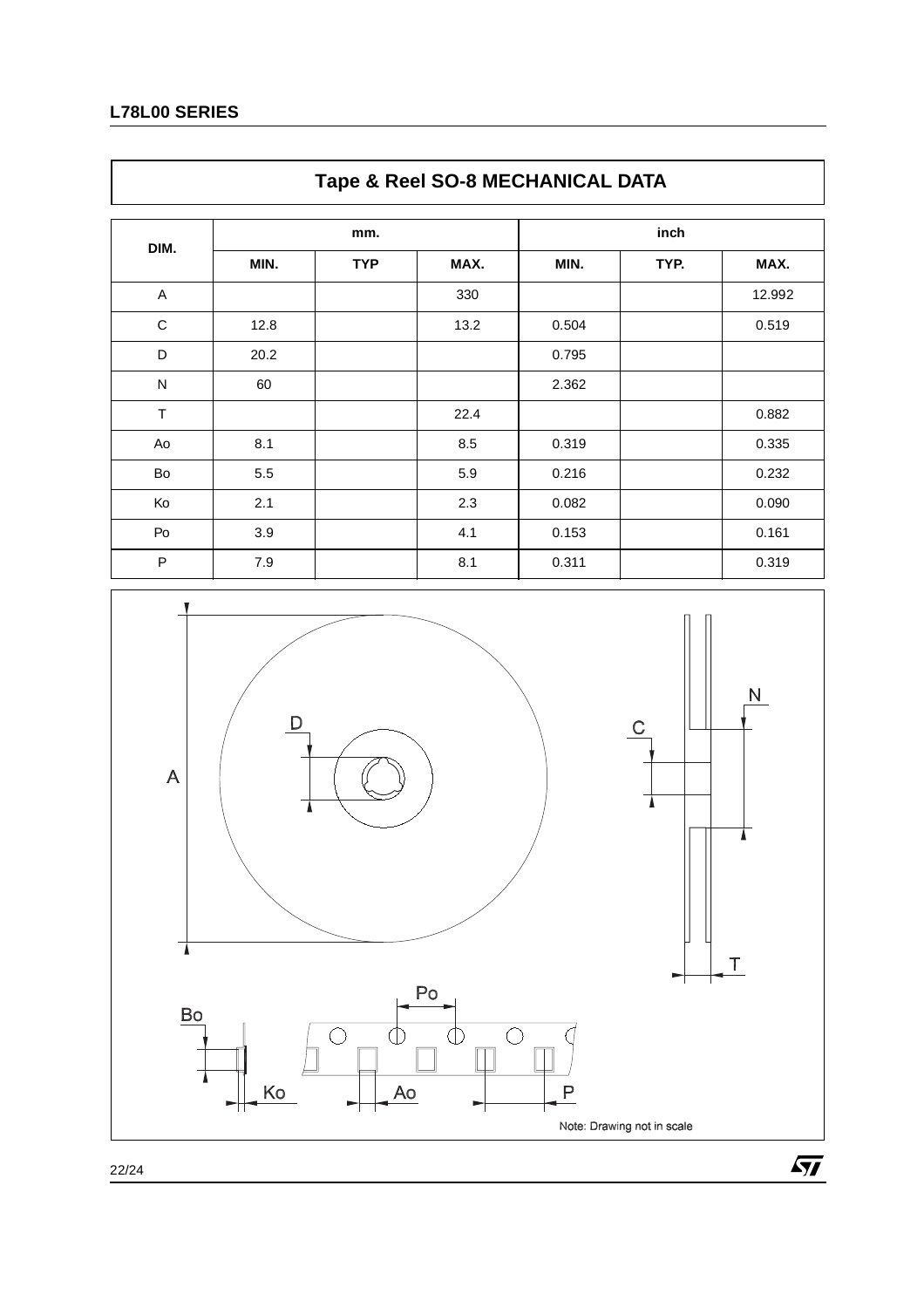| DIM.         |      | mm.        |      |       | inch  |       |  |  |
|--------------|------|------------|------|-------|-------|-------|--|--|
|              | MIN. | <b>TYP</b> | MAX. | MIN.  | TYP.  | MAX.  |  |  |
| A            |      |            | 180  |       |       | 7.086 |  |  |
| C            | 12.8 | 13.0       | 13.2 | 0.504 | 0.512 | 0.519 |  |  |
| D            | 20.2 |            |      | 0.795 |       |       |  |  |
| $\mathsf{N}$ | 60   |            |      | 2.362 |       |       |  |  |
| $\top$       |      |            | 14.4 |       |       | 0.567 |  |  |
| Ao           | 4.70 | 4.80       | 4.90 | 0.185 | 0.189 | 0.193 |  |  |
| Bo           | 4.30 | 4.40       | 4.50 | 0.169 | 0.173 | 0.177 |  |  |
| Ko           | 1.70 | 1.80       | 1.90 | 0.067 | 0.071 | 0.075 |  |  |
| Po           | 3.9  | 4.0        | 4.1  | 0.153 | 0.157 | 0.161 |  |  |
| P            | 7.9  | 8.0        | 8.1  | 0.311 | 0.315 | 0.319 |  |  |





23/24